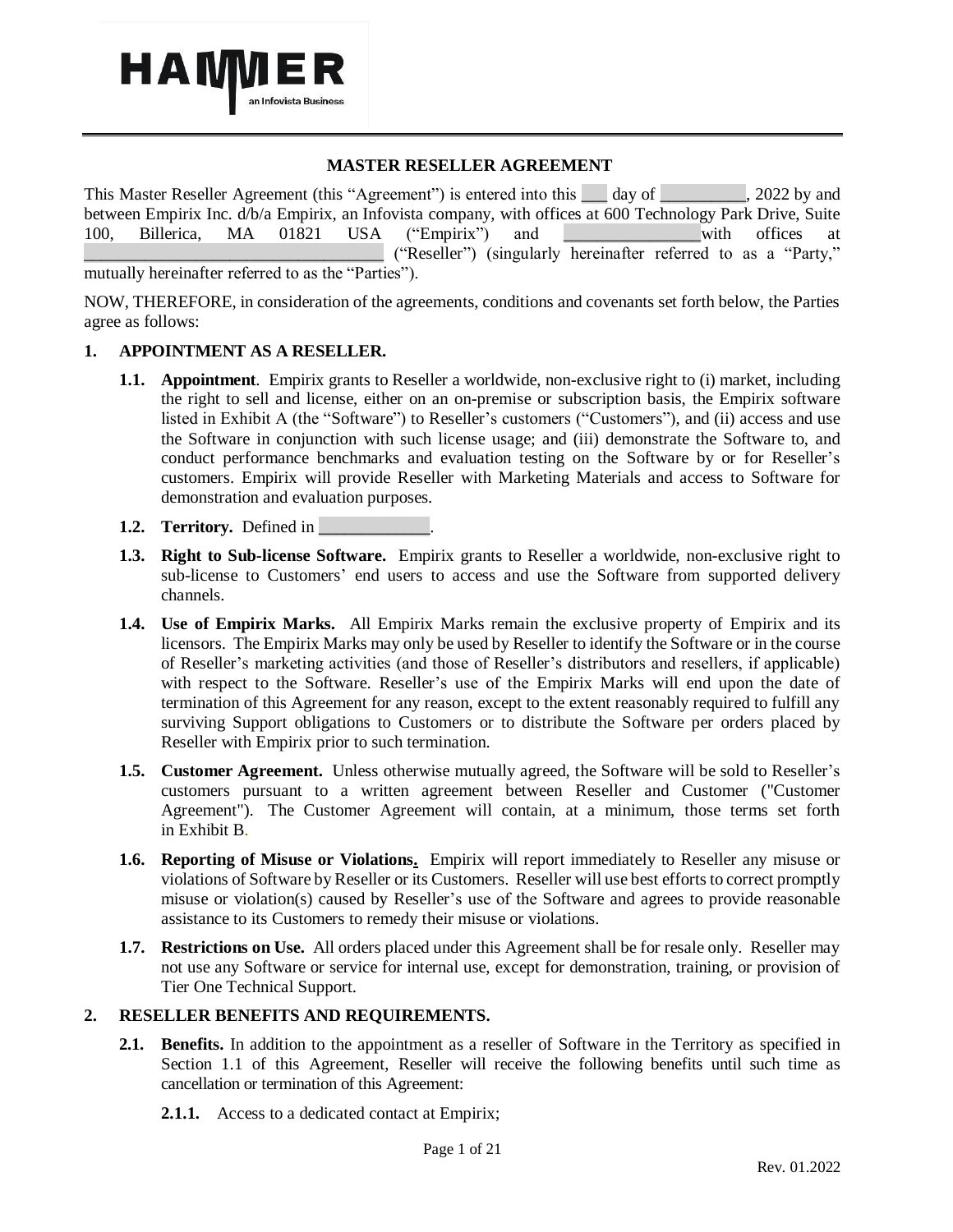- **2.1.2.** Marketing support, as further described in Section 5.1 below, including:
- **2.1.3.** Access to communications issued by Empirix relating to the Software;
- 2.1.4. Opportunity(ies) to host webinars and events subject to Empirix's approval and mutually agreed upon terms and conditions;
- **2.1.5.** Eligibility for sponsorship of Empirix events subject to Empirix's approval and mutually agreed upon terms and conditions;
- **2.1.6.** Opportunity(ies) to issue joint press releases with Empirix relating to customer wins; and
- **2.1.7.** Eligibility to jointly develop collateral (e.g. solution briefs, data sheets and similar marketing materials as agreed upon by Reseller and Empirix) upon request and subject to Empirix's approval.
- **2.2. Requirements.** To maintain Reseller status, Empirix must meet the following requirements:
	- **2.2.1.** Reseller shall ensure that a minimum of two (2) employees complete enablement training within thirty (30) days of the date hereof;
	- **2.2.2.** Reseller and its staff shall be conversant with the technical language conventional to the Software and similar test automation, network and service performance monitoring in general, and shall develop sufficient knowledge of the industry, of the Software and of the solutions competitive with the Software (including but not limited to specifications, features, and benefits) so as to be able to demonstrate the Software, explain in detail to its End Users the differences between Software and competitive solutions, and to be able to install the Software and train end-users in the use of the Software.
	- **2.2.3.** Reseller shall maintain and employ in connection with Reseller's business under this Agreement such working capital as may be reasonably required to enable Reseller to carry out and perform all of Reseller's obligations and responsibilities under this Agreement.
	- **2.2.4.** Reseller shall: (i) conduct business in a manner that reflects favorably at all times on Software and the good name, good will, and reputation of Empirix; (ii) avoid deceptive, misleading, or unethical practices that are or might be detrimental to Empirix, Software or the public; (iii) make no false or misleading representations with regard to Empirix or Software; (iv) not publish or employ, or cooperate in the publication or employment of, any misleading or deceptive advertising or promotional material with regard to Empirix or Software; (v) make no representations, warranties, or guarantees to End Users or to the trade with respect to the specifications, features, or capabilities of Software that are inconsistent with the literature distributed by Empirix; and (vi) not enter into any contract or engage in any practice detrimental to the interests of Empirix in Software.
	- **2.2.5.** Reseller shall comply with all applicable international, national, state, regional and local laws, and regulations in performing its duties hereunder and in any of its dealings with respect to Empirix and Software.
	- **2.2.6.** Reseller represents and warrants that Reseller has all rights, franchises, licenses, and approvals necessary to perform its obligations under this Agreement. Without limiting the foregoing, Reseller represents and warrants that it has taken and shall take any and all action required under the laws and regulation of the Territory to ensure the validity and enforceability of its obligations under this Agreement.
	- **2.2.7.** If any approval with respect to this Agreement, or the notification or registration thereof, will be required at any time during the term of this Agreement, with respect to giving legal effect to this Agreement in the Territory, Reseller will notify Empirix in writing and immediately take whatever steps may be necessary in this respect, and any charges incurred in connection therewith will be borne by Reseller. Reseller will keep Empirix currently informed of its efforts in this connection.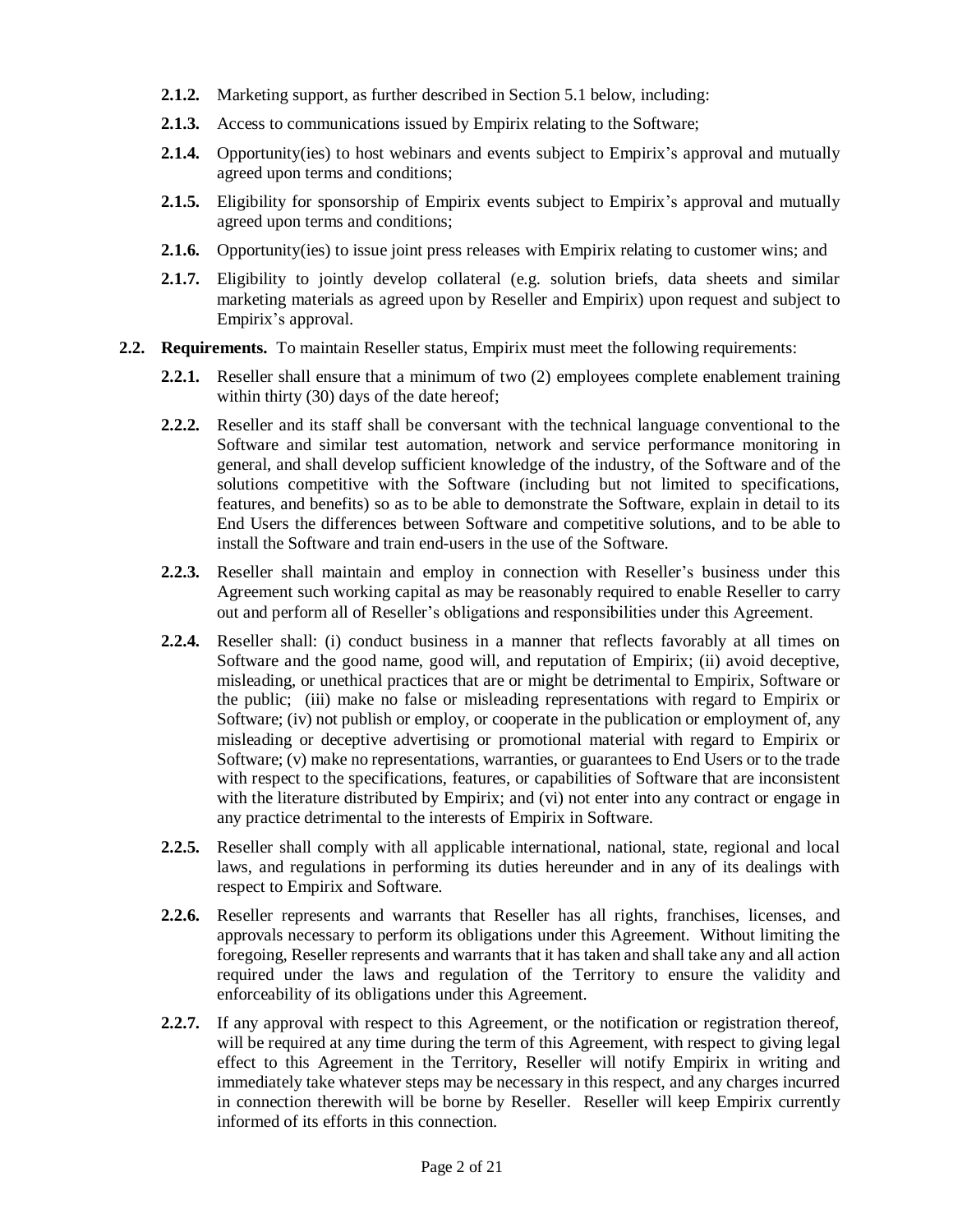**2.2.8.** Except as expressly provided herein or agreed to in writing by Empirix and Reseller, Reseller shall pay all costs and expenses incurred in the performance of Reseller's obligations under this Agreement.

## **3. ORDER PROCEDURE**

- **3.1. Order and Acceptance.** To place an order for the Software, Reseller must submit via facsimile or electronic mail: (i) written purchase orders with the following information: Customer's company name, address, Customer primary contact name, phone number and email address, Software ordered, and quantity; (ii) a copy of the Sales Order Form; and (iii) evidence of Empirix's terms of license have been incorporated into the Customer's license agreement with the Reseller. All orders for the Software shall be subject to acceptance (either by electronic download or in writing by Empirix via electronic mail), and shall not be binding on Empirix until such acceptance occurs.
- **3.2. Controlling Terms.** The terms and conditions of this Agreement will apply to each order submitted by Reseller hereunder. The terms on Reseller's purchase order or other business forms shall not apply to any order, notwithstanding Empirix's acknowledgment, acceptance, or shipment of such order.
- **3.3. Cancellation.** Empirix reserves the right to cancel any orders that Empirix has accepted, or to refuse or delay delivery thereof, if Reseller: (i) fails to make any payment as provided in this Agreement or under the terms of payment set forth in any invoice or otherwise agreed to by Empirix and Reseller, (ii) fails to meet reasonable credit or financial requirements established by Empirix, including but not limited to any limitations on allowable credit, or (iii) otherwise materially fails to comply with the terms and conditions of this Agreement. Empirix also reserves the right to discontinue the manufacture or distribution of any the Software at any time upon thirty (30) days prior written notice to Reseller, in which case such Software will be automatically removed from the pricelist and thereafter to cancel any orders for such discontinued Software without liability of any kind to Reseller or to any other person. No such cancellation, refusal or delay shall be deemed a termination (unless Empirix so advises Reseller) or a breach of this Agreement by Empirix.
- **3.4.** For each order of services, other than standardized or packaged services, Empirix will prepare and agree with Reseller in a Statement of Work.

## **4. DIRECT ORDERS; REFERRALS**

## **4.1. Direct Orders**.

- **4.1.1.** On an exception basis, in the event a customer within the Territory elects to place a direct order with Empirix, Reseller shall be compensated for bringing the order to Empirix in the form of a direct order fee, which shall equal up to fifteen percent (15%) of net value of the direct order for Software or Services. The actual amount of the direct order fee shall be determined in the sole discretion of Empirix, after taking into consideration various factors, including but not limited to:
	- **4.1.1.1.** whether a Customer has required any material change that increases Empirix's risk or costs to the Empirix standard purchase terms and conditions as set out in a Terms and Conditions of License or this Agreement, and, despite good faith diligent efforts of Empirix, customer was not willing to pay increased fees for such direct order to compensate Empirix for such changes;
	- **4.1.1.2.** the stage of the order process at which time the customer determined to place a direct order; and
	- **4.1.1.3.** the nature and extent of the relative contributions of the Parties in successfully obtaining the bid from the customer and completing the direct order.
- **4.2.** direct order fees shall be payable in U.S. dollars to Reseller within thirty (30) days of the later to occur of: (i) full payment by the customer of all amounts due under the order and (ii) final acceptance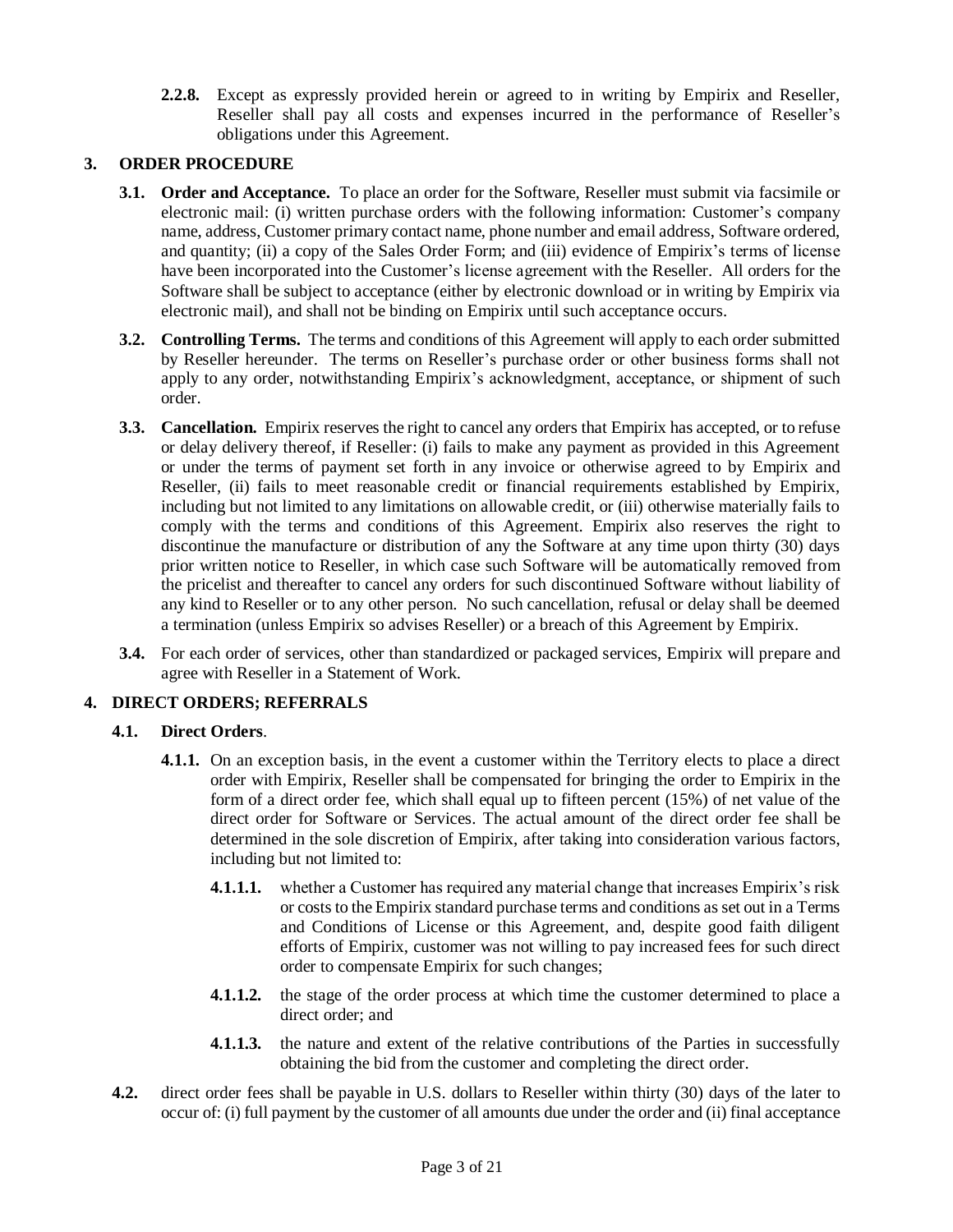of the Software or Service by the Customer.

- **4.3.** Upon written request of Empirix, Reseller agrees to provide Tier One Technical Support (as is further defined in Exhibit D for direct orders for which Reseller shall be paid fifty percent (50%) of the net value of the direct order for Empirix Technical Support Services.
- **4.4.** Reseller acknowledges and agrees that as this Agreement is non-exclusive, Reseller shall only be entitled to a direct order fee in connection for orders that were initiated and quoted by Reseller, but not orders placed by or through other resellers of Empirix in the Territory.
- **4.5. Referrals**. While it is neither the intent nor desire of the Parties for Reseller to engage as a referral partner, it is agreed that Reseller, on an exception basis and upon mutual agreement, Reseller may refer Customers to Empirix for sale or license of Empirix products that are not products available for Resale by Reseller under this Agreement. For each such opportunity that qualifies for a referral fee, the Parties shall execute a referral registration letter in the form supplied by Empirix. The letter shall incorporate the terms and conditions governing the transaction, including rules of engagement, qualification and eligible referral fees. The letter will be incorporate herein by reference upon execution.

## **5. DELIVERY & ACCEPTANCE**

- **5.1. On-Premise Delivery**. Empirix shall deliver the Software electronically either (i) directly to Reseller for re-distribution to the Customer or (ii) directly to the Customer upon authorization and instruction from Reseller. Empirix shall provide a license key to enable Reseller and/or End User to gain access to and possession of the Software.
- **5.2. Cloud-Delivery**. Empirix will enable Cloud delivery services by providing the requisite Access Protocols. Access Protocols are defined as the passwords, access codes, technical specifications, connectivity standards or protocols, or other relevant procedures, as may be necessary to allow Customer and its End Users to access the Software.
- **5.3. Acceptance**. Acceptance shall occur when Reseller and/or the End User has received electronic instructions detailing the Software' software activation process. Acceptance shall not be dependent on activation of the license key to initiate the software download, nor any services, conditions, or contingencies, and there are no other written or verbal agreements with respect to any Acceptance by Reseller and/or the End User.

## **6. SERVICES AND SUPPORT**

- **6.1. Empirix Support to Reseller**. During the term of this Agreement, Empirix will provide support services to Reseller for the Software as set forth in Exhibit B. Reseller agrees to field support requests from Customers for support through the Empirix support portal and notify Empirix for the provision of tier 3, engineering support. Reseller shall be responsible for providing Tier 1 (call receipt and problem identification) and Tier 2 (problem diagnostic and resolution) support directly to End Users.
- **6.2. Reseller Support to Customers**. Reseller shall provide Tier One Technical Support to its customers for each annual period in which the customer purchases maintenance through Reseller. Tier One Technical Support is defined in Exhibit D**.** The failure of Reseller to provide Tier One Technical Support shall be deemed a material breach of this Agreement, in which case Empirix may: (i) reduce Reseller's discounts for each discount category to Empirix's standard discounts for resellers who do not provide such support; or (ii) terminate this Agreement in accordance with Section 12 below.
- **6.3. Professional Services**. With respect to Empirix Professional Services to be performed by Empirix for Reseller or its customer, Reseller shall:
	- **6.3.1.** Arrange for reasonable access to the relevant facilities and equipment, sufficient in all cases to permit the Empirix Professional Services to be performed.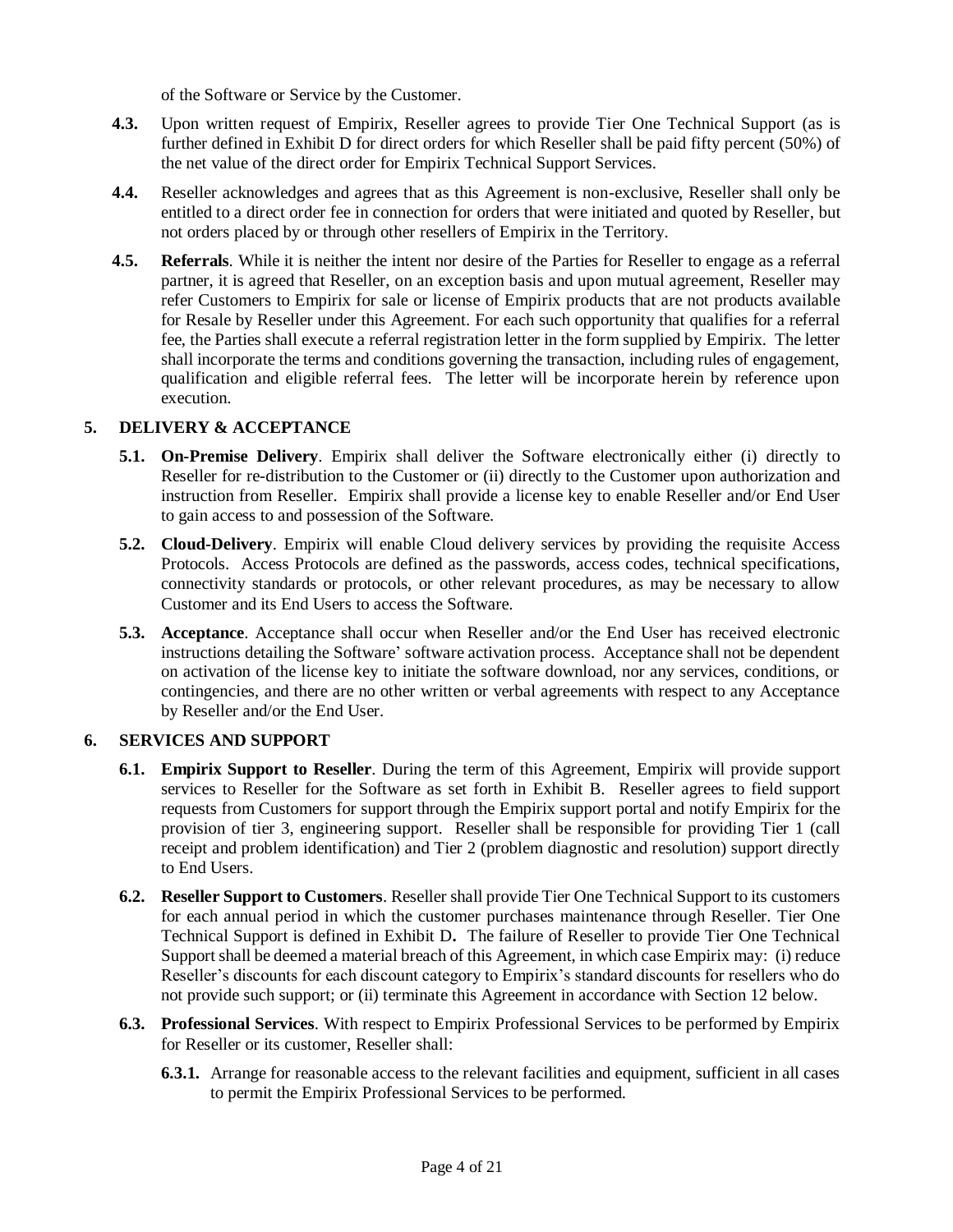- **6.3.2.** Arrange for reasonable work space at such facilities for Empirix employees, as necessary or appropriate.
- **6.3.3.** Ensure that: (i) all equipment, software, documentation, information and personnel required for the performance of such Empirix Professional Services is made available to Empirix on a timely basis, and (ii) all Reseller personnel assigned to assist Empirix are familiar with the requirements of Reseller or its customer, as the case may be, and have the expertise and capabilities necessary to permit Empirix to undertake and complete the Empirix Professional Services. Empirix's employees shall not be required to communicate in any language other than English.
- **6.3.4.** Provide the support to Empirix as described in Exhibit E

## **7. PRICES AND PAYMENT**

- **7.1. Prices to Reseller.** During the term of this Agreement, Empirix shall inform Reseller of the current prices to Reseller for the Software ("**Fee Schedule**"). Reseller is entitled to the level of discount set forth in Exhibit B. Empirix may change its Price List to Reseller upon at least sixty (60) days' prior written notice to Reseller.
- **7.2. Price Increase.** If Empirix increases the prices to Reseller for the Software, the increase shall apply to all orders received by Empirix after the effective date of the increase.
- **7.3. Taxes, Tariffs.** Empirix's prices do not include any national, state or local sales, use, value added, withholding or other taxes, customs duties, or similar tariffs and fees, which Reseller may be required to pay or collect upon the delivery of Software or upon payment collection or otherwise. Should any tax or levy be made, Reseller agrees to pay such tax or levy and indemnify Empirix for any claim for such tax or levy demanded. Reseller represents and warrants to Empirix that all Software acquired hereunder are for resale in the ordinary course of Reseller's business, and Reseller agrees to provide Empirix with appropriate resale certificate numbers and other reasonable documentation satisfactory to the applicable taxing authorities to substantiate any claim of exemption from any such taxes or fees. Reseller shall pay any withholding taxes required by applicable law. Upon request by Empirix, Reseller shall supply Empirix with evidence of such payment of withholding tax, in a form acceptable to Empirix.
- **7.4. Payment Terms**. All payments shall be made in US Dollars within thirty (30) days after delivery to End User or Reseller unless other terms have been agreed to in writing by Empirix in advance. Empirix reserves the right, upon written notice to Reseller, to declare all sums immediately due and payable in the event of a breach by Reseller of any of its obligations to Empirix.
- **7.5. Interest.** Interest shall accrue on any delinquent amounts owed by Reseller for the Software at the lesser of 1.5% per month and the maximum rate permitted by applicable usury law.
- **7.6. No Setoff.** Reseller shall not setoff or offset against Empirix's invoices amounts that Reseller claims are due to it. Reseller shall bring any claims or causes of action it may have in a separate action and waives any right it may have to offset, setoff, or withhold payment for Software delivered by Empirix.

## **8. RESELLER DETERMINES ITS OWN PRICING**

**8.1.** Although Empirix may publish suggested wholesale or retail prices, Empirix will, upon Reseller's request, provide Reseller with the suggested prices at which to sell and license the Software to a particular End User (the "**Suggested Retail Prices**"). The parties acknowledge and agree that the Suggested Retail Prices are suggestions only, and Reseller will be entirely free to determine the actual prices at which Software will be sold or licensed to its End Users.

## **9. CONFIDENTIALITY**.

**9.1.** Each Party acknowledges that, in the course of its performance under this Agreement, it shall obtain certain information relating to the other Party's business which is confidential and proprietary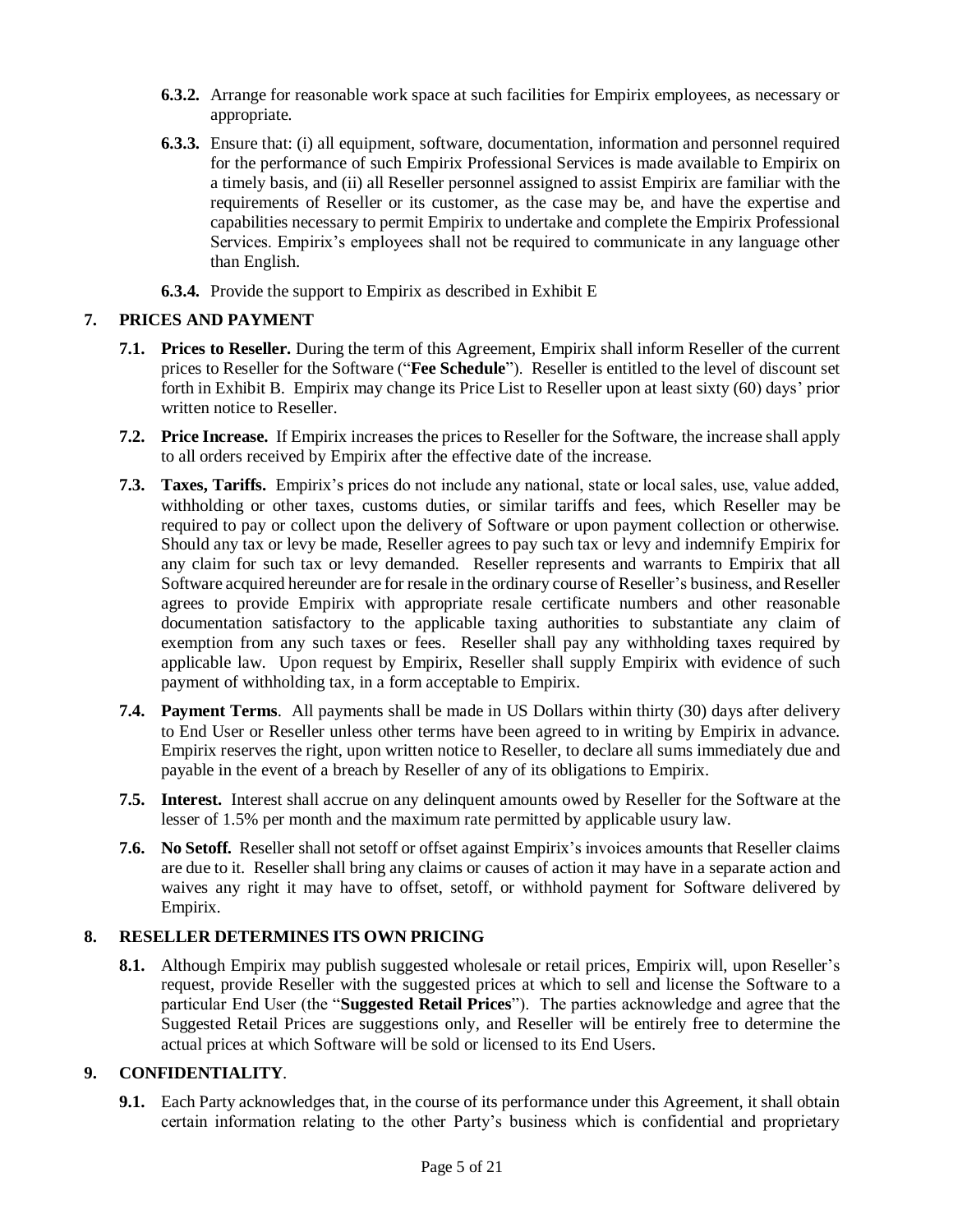information of the other Party and is not generally known to the public, including without limitation technical and business information relating to either Party's technology, Software, research and development, manufacturing and engineering processes, computer software, business plans, finances, customers and employees (collectively, "Confidential Information"). In addition, Confidential Information shall include any information which is identified orally or in writing by the disclosing Party to be confidential, or which the receiving Party reasonably believes to be a trade secret of the disclosing Party.

- **9.2.** All Confidential Information shall remain the sole property of the disclosing Party and the receiving Party shall have no rights to the Confidential Information of the disclosing Party, except as otherwise provided in this Agreement.
- **9.3.** Each Party agrees that it will not use any Confidential Information of the other Party except as permitted by this Agreement and will not disclose any Confidential Information of the other Party to any third Party except as permitted by this Agreement, without the prior written consent of the other Party. Each Party hereby consents to the disclosure of its Confidential Information to the employees or consultants of the other as is reasonably necessary in order to allow the other Party to perform the aforementioned services under this Agreement and obtain the benefits hereof. Each Party further agrees, subject to the terms of this Agreement, to treat all Confidential Information of the other in the same manner as it treats its own Confidential Information, and, in no event, with less than a commercially reasonable standard of care.
- **9.4.** Notwithstanding any other provision of this Agreement, information shall not be deemed Confidential Information, and the receiving Party shall have no confidentiality obligation with respect to any information which (i) was in the receiving Party's possession or was known by the receiving Party prior to its receipt from the disclosing Party; (ii) is or becomes publicly known through no act or omission of the receiving Party; (iii) is received by the receiving Party without restriction on disclosure from a third Party who disclosed the information without violating any confidentiality restriction, or (iv) is independently developed by the receiving Party without reference to the Confidential Information and without violation of any confidentiality restriction. Each Party is permitted to disclose Confidential Information if pursuant to statute, regulation, or the order of a court of competent jurisdiction, provided the receiving Party divulges only so much of the Confidential Information as is necessary, only to the Party or Parties as it may be required to and previously notifies the disclosing Party to take appropriate protective measures.

#### **10. TRADEMARKS, TRADE NAMES, LOGOS, DESIGNATIONS AND COPYRIGHTS**

- **10.1. Use During Agreement.** During the term of this Agreement, Reseller is authorized by Empirix to use the trademarks, trade names, logos, and designations ("**Trademarks**") Empirix uses for Software in connection with Reseller's advertisement, promotion, and distribution of Software. Reseller's use of such trademarks, trade names, logos, and designations shall be in accordance with Empirix's policies in effect from time to time, including but not limited to any trademark usage and cooperative advertising policies provided by Empirix to Reseller. Prior to any use, Reseller must submit a PDF file of the proposed use of Empirix Trademarks to Empirix for approval. Empirix will respond to such submission within five (5) business days. If Empirix does not respond within five (5) business days, the use is deemed disapproved. Reseller agrees not to attach any additional trademarks, trade names, logos, or designations to any Software. Reseller further agrees not to use any Empirix trademark, trade name, logo, or designation in connection with any non-Software.
- **10.2. Copyright and Trademark Notices.** Reseller shall include on each Software that it distributes, and on all containers, packaging, and storage media therefore, all trademark, copyright, and other notices of intellectual property, or other proprietary rights included by Empirix on such Software. Reseller agrees not to alter, erase, or overprint any such notice on anything provided by Empirix. Reseller shall also include the appropriate trademark notices when referring to any Software in the Marketing Collateral.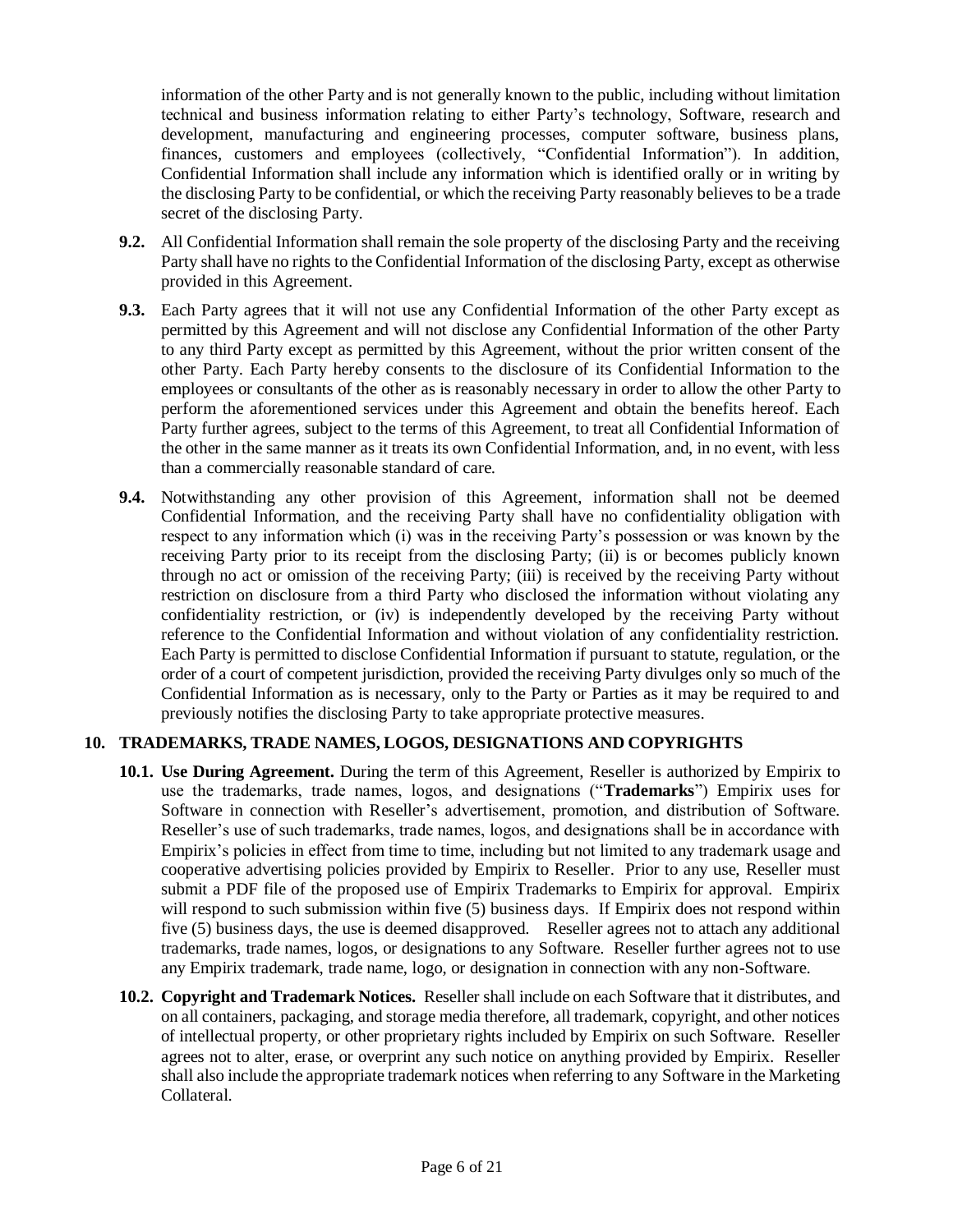- **10.3. Reseller Shall Not Acquire Intellectual Property or Other Proprietary Rights.** Reseller has paid no consideration for the use of Empirix's trademarks, trade names, logos, designations, patent rights, copyrights, or other proprietary rights, and nothing contained in this Agreement will give Reseller any right, title, or interest in any of them. Reseller acknowledges that Empirix and its licensors and suppliers own and retain all trademarks, trade names, logos, designations, patent rights, copyrights, and other intellectual property or other proprietary rights in or associated with Software. Reseller shall not, at any time during, or after this Agreement, assert or claim any interest in or do anything that may adversely affect the validity of any trademark, trade name, logo, designation, patent rights, copyright, or other proprietary rights belonging to or licensed to Empirix (including without limitation any act or assistance to any act, which may infringe or lead to the infringement of any of Empirix's intellectual property or other proprietary rights).
- **10.4. No Continuing Rights.** Upon expiration or termination of this Agreement, Reseller shall, except to the extent set forth in Section 10(f), immediately cease all display, advertising, and use of all Empirix trademarks, trade names, logos, and designations, and shall not thereafter use, advertise or display any trademark, trade name, logo, or designation which is, or any part of which is, similar to or confusing with any trademark, trade name, logo, or designation associated with any Software.
- **10.5. Obligation to Protect.** Reseller agrees to use reasonable efforts to protect Empirix's intellectual property or other proprietary rights and to cooperate, at Reseller's expense, in Empirix's efforts to protect such intellectual property or other proprietary rights. Reseller agrees to promptly notify Empirix of any known or suspected breach of Empirix's intellectual property or other proprietary rights that comes to Reseller's attention.
- **10.6. Reseller's Trademarks**. During the term of this Agreement, Empirix is authorized by Reseller to use Reseller's Trademarks in connection with the advertisement, promotion, and distribution of Software and the announcement of the parties' relationship hereunder. Empirix's use of Reseller's Trademarks shall be in accordance with Reseller's policies in effect from time to time, including but not limited to any trademark usage and cooperative advertising policies provided by Reseller to Empirix. Subject to Empirix's approval of the content of the press release, Reseller will make press releases about being a Empirix distributor, about new customers acquired, and about success stories, testimonials and other collateral about Reseller's customer's use of Software.

#### **11. LIMITATION OF LIABILITY**

- **11.1.** TO THE EXTENT PERMITTED BY APPLICABLE LAW, EACH PARTY'S LIABILITY (WHETHER BASED ON CONTRACT, WARRANTY, TORT (INCLUDING NEGLIGENCE, WHETHER ACTIVE, PASSIVE OR IMPUTED) OR ANY OTHER THEORY) ARISING UNDER OR WITH REGARD TO THIS AGREEMENT OR THE SOLUTION, DOCUMENTATION, OR OTHER ITEMS FURNISHED HEREUNDER SHALL IN NO EVENT EXCEED THE TOTAL COMPENSATION RECEIVED BY EITHER PARTY DURING ANY ONE (1) YEAR TERM UNDER THIS AGREEMENT.
- **11.2.** NEITHER PARTY SHALL BE LIABLE FOR ANY INCIDENTAL, INDIRECT, SPECIAL, OR CONSEQUENTIAL DAMAGES, INCLUDING WITHOUT LIMITATION LOSS OF USE, REVENUE, OR PROFIT, EVEN IF IT HAS BEEN ADVISED OF THE POSSIBILITY OF SUCH DAMAGES.

## **12. TERM AND TERMINATION**

- **12.1. Term.** The term of this Agreement shall begin on the Effective Date and will continue in perpetuity unless terminated by either Party.
- **12.2. Termination for Cause.** Either Party may terminate this Agreement if the other Party materially breaches any of its obligations, covenants, or warranties under this Agreement, and such breach is not cured within thirty (30) days of receipt of written notice of the breach from the non-breaching Party. If, except as provided in Section12.3, the cure is not reasonably susceptible to cure within thirty (30) days, the cure period shall be extended for a reasonable period of time (not to exceed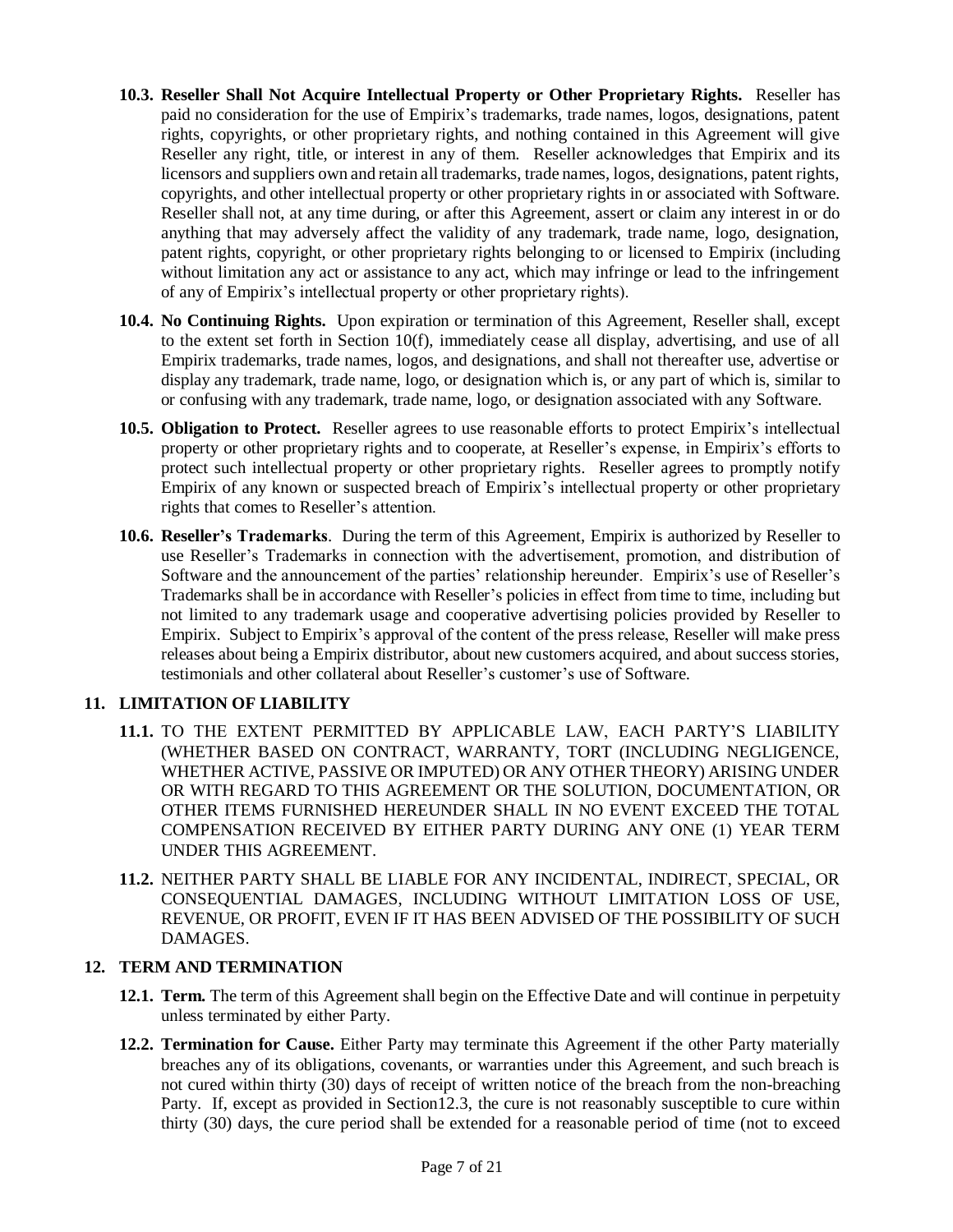ninety (90) days), so long as the breaching Party is diligently pursuing a cure in the opinion of the non-breaching Party.

- **12.3.** Empirix may terminate this Agreement, a Statement of Work or order immediately upon notice to Reseller, and without offering Reseller a cure period:
	- **12.3.1.** if any breach involves (i) an act, omission or threatened act or omission of Reseller that Empirix deems in its sole discretion threatening to any of its Intellectual Property Rights, (ii) any violation, as Empirix may determine in its sole discretion, of any Export Control, Anticorruption Law or the Policy, by Reseller, any secondary reseller or sub-distributor (as defined in Section  $2(c)$ ) or any other agent of Reseller, or (iii) Reseller engages in any conduct that impairs Reseller's reputation in any material respect or takes any other action that negatively impacts the reputation of Empirix or the Products; or
	- **12.3.2.** upon the filing of a petition in bankruptcy, insolvency or reorganization against or by Reseller, or Reseller becoming subject to a composition for creditors, whether by law or agreement, or upon Reseller entering into receivership or otherwise becoming insolvent.
- **12.4. Termination for Convenience.** This Agreement may be terminated by either Party, with or without cause, by giving no less than sixty (60) days written notice of termination to the other Party.

## **13. COMPLIANCE WITH LAWS GENERALLY; EXPORT CONTROLS AND ANTI-CORRUPTION LAWS.**

- **13.1.** Reseller shall at all times comply with all laws, regulations, decrees and ordinances of every country and locality as relevant to the transactions contemplated under this Agreement.
- **13.2.** No Software or underlying information or technology may be downloaded or otherwise exported or re-exported (i) into (or to a national or resident of) Cuba, Iraq, Libya, Sudan, North Korea, Iran, Syria or any other country to which the U.S. has embargoed goods; or (ii) to anyone on the U.S. Treasury Department's list of Specially Designated Nationals or the U.S. Commerce Department's Table of Denial Orders ("Export Controls"). Reseller represents and warrants that it is not located in, under the control of, or a national or resident of any such country or on any such list. In addition, if the licensed Software is identified as a not-for-export product, then, unless Reseller has an exemption from the United States Department of State, the following applies: EXCEPT FOR EXPORT TO CANADA FOR USE IN CANADA BY CANADIAN CITIZENS, THE SOFTWARE AND ANY UNDERLYING TECHNOLOGY MAY NOT BE EXPORTED OUTSIDE THE UNITED STATES OR TO ANY FOREIGN ENTITY OR "FOREIGN PERSON" AS DEFINED BY U.S. GOVERNMENT REGULATIONS, INCLUDING WITHOUT LIMITATION, ANYONE WHO IS NOT A CITIZEN, NATIONAL OR LAWFUL PERMANENT RESIDENT OF THE UNITED STATES. BY DOWNLOADING OR USING THE SOFTWARE, RESELLER IS AGREEING TO THE FOREGOING AND IS WARRANTING THAT RESELLER IS NOT A "FOREIGN PERSON" OR UNDER THE CONTROL OF A "FOREIGN PERSON."
- **13.3.** No owner, shareholder (direct or beneficial), officer, director, employee, third party representative, agent, or other individual with any direct or indirect beneficial interest in Reseller, or Reseller's payments under this Agreement, or any family relation of any such person, is a current "Government Official." For purposes of this Agreement, the term "Governmental Official" means any official, elected or appointed; any employee or any agent of any national, state, provincial, or municipal government, or any subdivision, agency, or part thereof; any candidate for political office; political party official; royalty; any honorary government official; any official or employee of any international organization (such as the United Nations, the World Health Organization, NATO, the World Bank, etc.); and any officer, employee, or agent of any government-owned or -controlled enterprise, such as a state owned or controlled telecommunications company.
- **13.4.** Reseller shall notify Empirix immediately if, during the term of this Agreement, (i) any owner, shareholder, officer, director, employee, third party representative, agent, or other individual with any direct or indirect connection with or beneficial interest in Reseller, or Reseller's payments under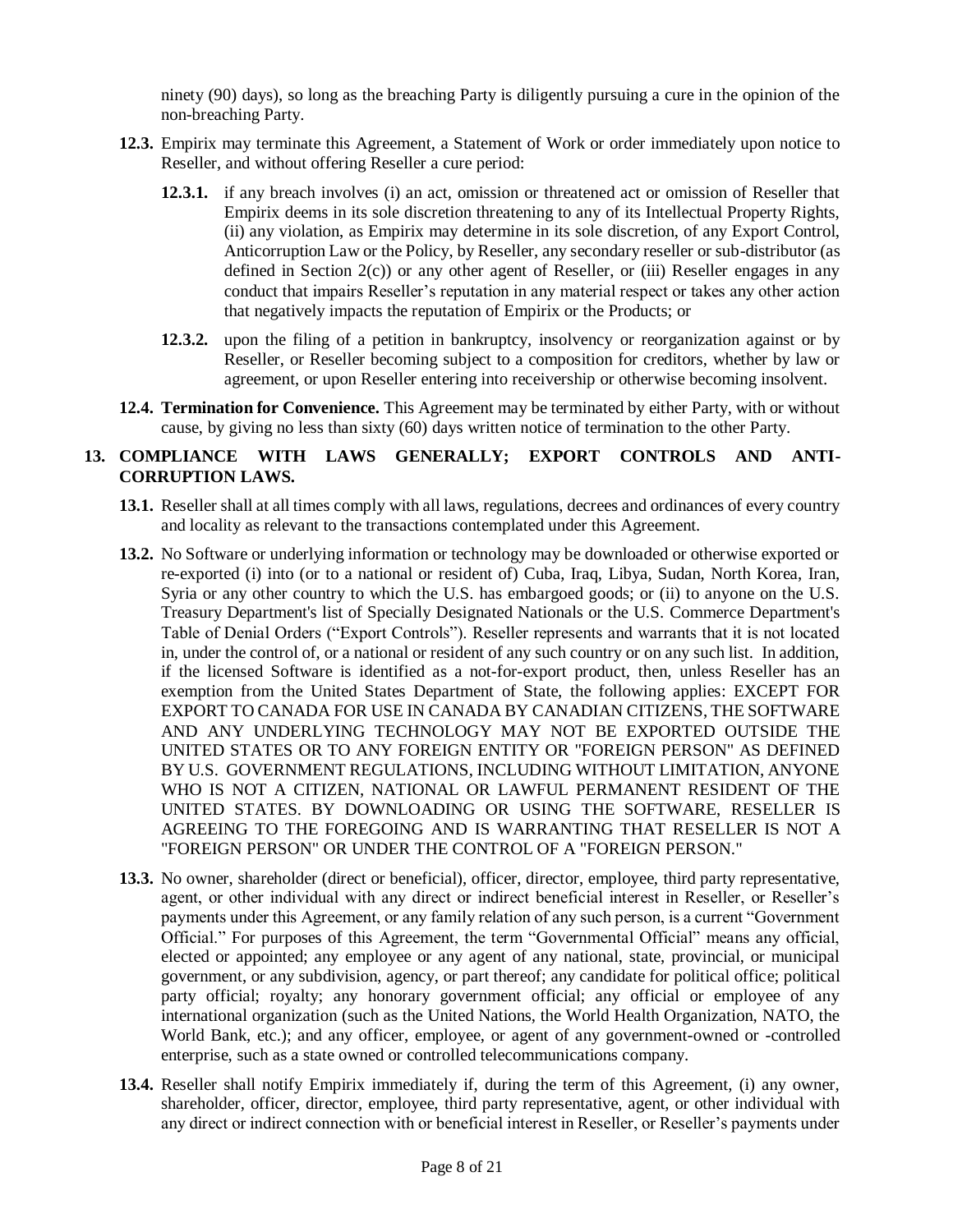this Agreement, or any family relation of any such person, becomes a Governmental Official; or (ii) there is an acquisition by a Government Official or entity of a legal or beneficial interest in Reseller or in the payments to Reseller received under this Agreement.

- **13.5.** Reseller confirms its understanding of the FCPA and the Bribery Act. Reseller also acknowledges receipt of copies of, and confirms its understanding of, Empirix's Anticorruption Compliance Policy (the "Policy"). Reseller agrees to comply with the Policy and all Anticorruption laws and shall not cause Empirix to be in violation of any Anticorruption laws.
- **13.6.** Reseller and its owners, shareholders (direct or beneficial), officers, directors, employees, third party representatives, and agents, and other individuals with any direct or indirect beneficial interest in Reseller or Reseller's payments under this Agreement, will not, directly or indirectly, provide, offer or promise to provide, or authorize the provision of money, gifts, or Anything of Value to any Government Official or political party for the purpose of obtaining or retaining business, obtaining an improper business advantage, or otherwise in violation of the Anticorruption Laws, the local law of any country, or the Policy. For purposes of this Agreement, "Anything of Value" means money, gifts over a nominal value, as well as, without limitation: (i) stock or other forms of interest in a business; (ii) entertainment over a nominal value; (iii) charitable contributions; (iv) discounts on products or services not readily available to others; (v) offers of employment, including to friends and family; (vi) assumption or forgiveness of debt; (vii) payment of travel expenses, if not a "bona fide," business expense related to Reseller's or Empirix's business and pre-approved, in writing, by Empirix's Legal Department; and (viii) personal favors.
- **13.7.** Payments made to "obtain or retain business" are defined extremely broadly and can include any payments to which there is a potential business nexus.
- **13.8.** If Reseller has information or suspects that there may be a violation of any Anticorruption Laws, or the Policy, in connection with its performance under this Agreement, or any work related thereto, Reseller shall immediately notify Empirix of such knowledge or suspicion. Reseller shall answer in reasonable detail any questionnaire or other written or oral communications from Empirix or its authorized representatives, to the extent the same pertains to compliance with any of the representations and warranties in this Agreement, and Reseller agrees, pursuant to this Section 13, that Empirix has the right to reasonable access to Reseller's books and records and to audit Reseller's books and records as they pertain to Empirix and the services Reseller is performing for Empirix. Representative consents to the written disclosure by Empirix of the contents of this Agreement, including those provisions setting forth Reseller's compensation, to any governmental entity or person.
- **13.9.** Any violation of Export Controls, Anticorruption Laws or the Policy, shall be deemed a material breach of this Agreement. The provisions of this Agreement relating to the compensation of Representative are legal and binding under the laws and policies within the Territory (including, without limitation, taxation and exchange control laws and regulations). With respect both to such payment provisions and any payment pursuant thereto, no consent of or notice to such government, or any agency thereof, is required or necessary, except as Reseller may otherwise have previously advised Empirix in writing.

#### **14. GENERAL**

- **14.1. Survival/Limits on Making Claims**. Each Party's rights and obligations pursuant to Confidentiality and any other section that by its nature is intended to survive termination shall survive the termination of this Agreement. Neither Party will bring a legal action against the other more than two (2) years after the cause of action arose, unless otherwise provided by local law without the possibility of contractual waiver.
- **14.2. Governing Law.** This Agreement shall be governed by, construed and enforced in accordance with, the substantive laws of the Commonwealth of MA, USA, without regard to its principles of conflicts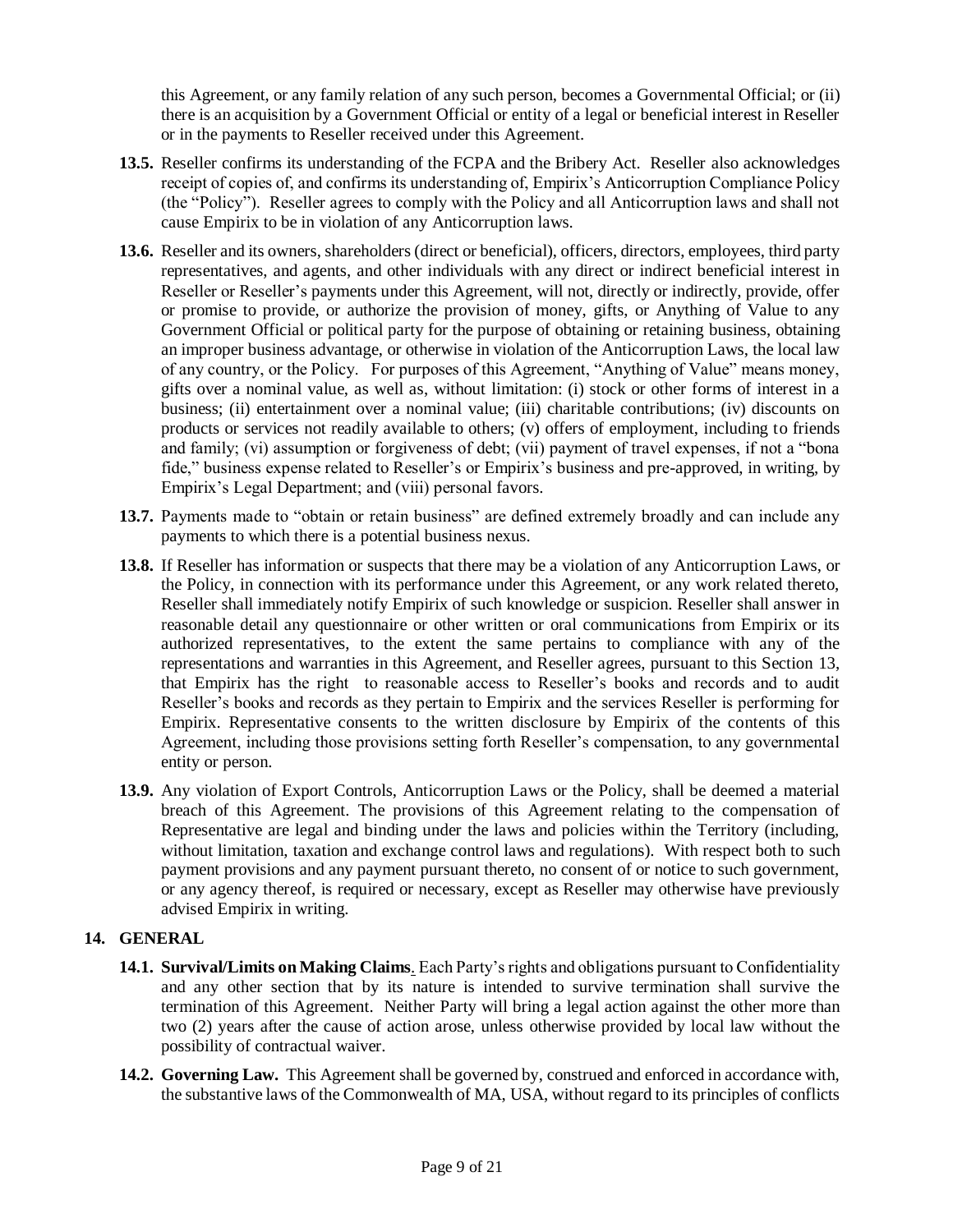of laws. All claims brought pursuant to the terms and conditions of this Agreement shall be brought within the exclusive jurisdiction of the courts of MA.

- **14.3. Entire Agreement.** This Agreement is the complete and exclusive statement of the agreement between the parties and supersedes all prior proposals, understandings, negotiations, and other agreements, oral or written, between the parties. This Agreement cannot be modified or altered except by a written instrument duly executed by both parties.
- **14.4. Severability.** If any provisions of this Agreement shall be held to be invalid, illegal or unenforceable, the validity, legality and enforceability of the remaining provisions shall not be affected or impaired, and the provision that is held to be invalid, illegal or unenforceable shall remain in effect as far as possible in accordance with the intention of the parties.
- **14.5. No Waiver.** The failure of either Party to exercise any right provided for under this Agreement shall not be deemed a waiver of any such right.
- **14.6. Assignment.** Blue Turtle will not assign or delegate, in whole or part, by operation of Law or otherwise, including in the event of a reorganization, merger, acquisition, divestiture, other deemed transfer or change of Control, any of its rights or obligations under this Agreement without Empirix's prior written consent. Any actual or attempted assignment or delegation contrary to the terms of this 9f is null and void.
- **14.7. Notices.** All notices or other communication permitted or required under this Agreement shall be in writing and shall be personally delivered, sent by registered or certified mail (postage prepaid) or by overnight courier, to the address set forth above. Any notice shall be effective upon the earlier of receipt or three (3) days after deposit in the mail or with a courier service. Either Party may from time to time change such address or number by giving the other Party notice of such change in accordance with this Agreement.

**IN WITNESS WHEREOF,** intending to be legally bound, the parties have caused this Agreement to be executed by their duly authorized representatives.

#### **EMPIRIX, AN INFOVISTA COMPANY \_\_\_\_\_\_\_\_\_\_\_\_\_\_\_\_\_\_\_\_\_\_\_\_\_\_**

| Title: |  |
|--------|--|
| Date:  |  |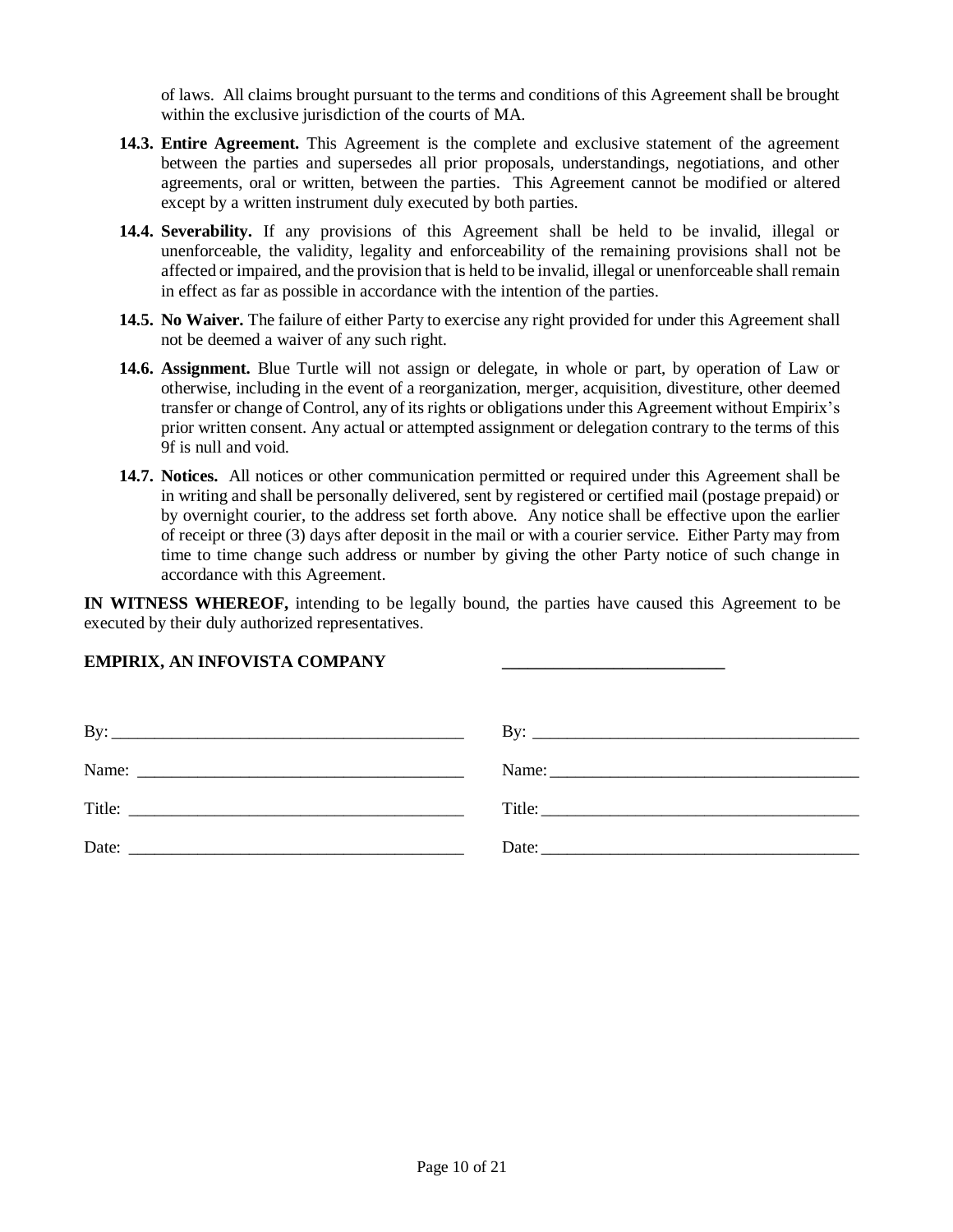# **EXHIBIT A DISCOUNT SCHEDULE**

## **Orders:**

| Products         | % Discount off     |
|------------------|--------------------|
|                  | International List |
| Klerity          | N/A                |
| Hammer           | N/A                |
| Diagnostix Cloud | N/A                |

## **Empirix Technical Support Orders (Where Tier 1 Technical Support is provided by Reseller):**

| $1st$ January – 31 <sup>st</sup> December                                                | 20% off Empirix Technical Support List |  |
|------------------------------------------------------------------------------------------|----------------------------------------|--|
|                                                                                          | Price                                  |  |
| *Empirix Technical Support List Prices are set as an established percentage of the       |                                        |  |
| Product International List Price, which percentage may be changed from time to time, and |                                        |  |
| depending on options or bundles taken.                                                   |                                        |  |

## **Professional Services:**

| 1st January $-31$ st December | <sup>1</sup> 10% off Empirix Professional Services List |
|-------------------------------|---------------------------------------------------------|
|                               | Price                                                   |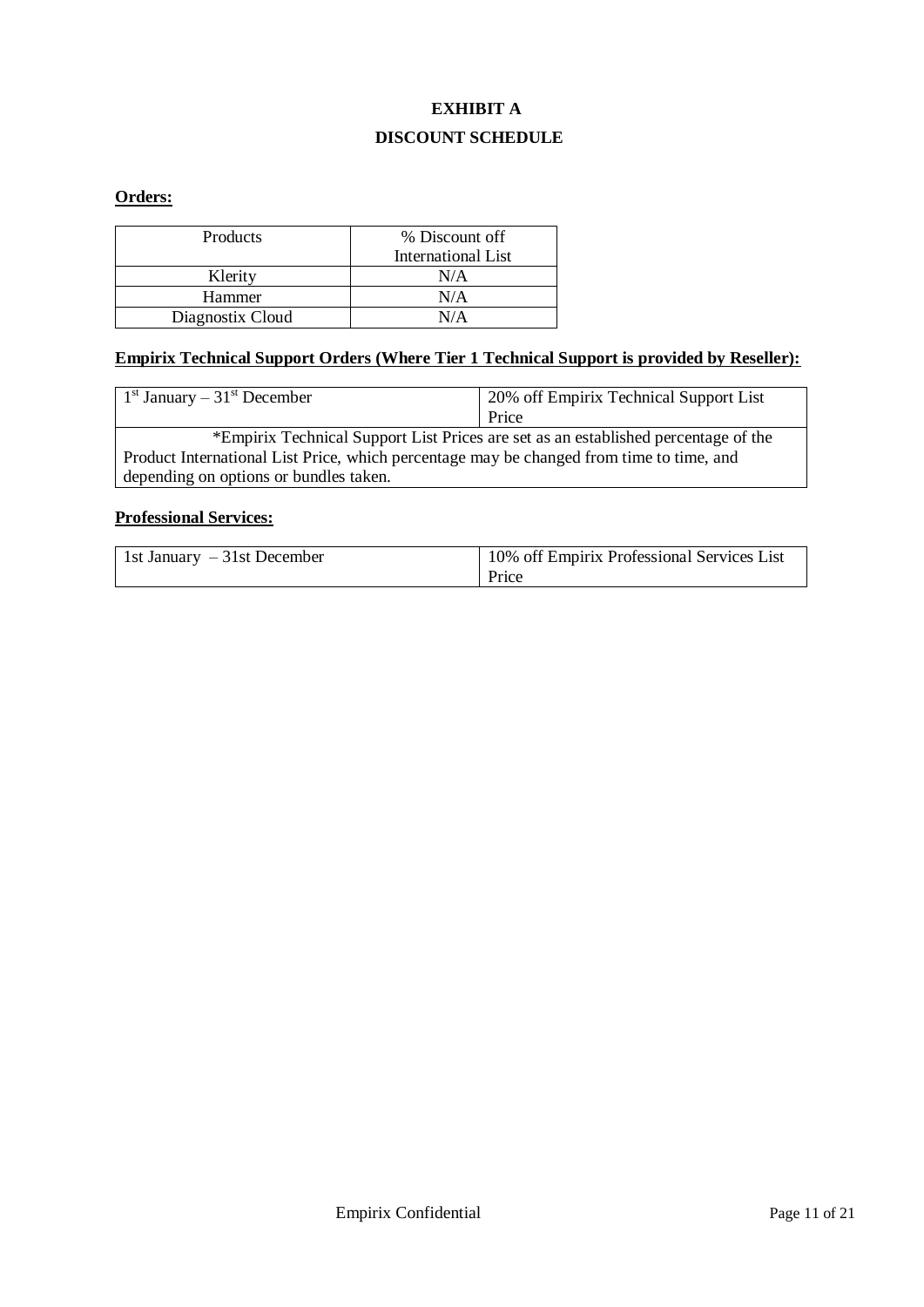#### **EXHIBIT B**

#### **TERMS AND CONDITIONS OF LICENSE**

## **PLEASE ENSURE THAT THE FOLLOWING TERMS ARE INCORPORATED IN YOUR LICENSE AGREEMENT WITH YOUR CUSTOMER/END USER.**

- 1. Empirix licensed software ("Software") is to be used solely for internal business purposes to test and/or monitor the Customer's voice and/or web applications and infrastructure. Customer may not use Software (a) for the primary benefit of any third party, including without limitation, using the Software to provide voice and/or web application or infrastructure testing or monitoring services for others, whether or not the application or infrastructure being tested or monitored is installed or operated by the Customer, or (b) in a service bureau or time-sharing arrangement. Customer may not sublicense, distribute, rent, lease or transfer the Software to any third party; provided that Customer may authorize third party integrators and consultants to support its installation or implementation of the Software. Customer shall be responsible for the acts and omissions of any consultants retained to assist it with the installation or deployment of the Software.
- 2. Customer may not alter, adopt, modify, vary, or create derivative works based on the whole or any part of the Software in any way whatsoever, except as permitted by law, nor permit any third party to alter, modify, vary, or create derivative works based on the whole or any part of the Software; and Customer shall not make or permit to be made any translation, alteration, adaptation, enhancement, modification, update or addition to, nor decompile, reverse engineer or disassemble the Software without the prior written consent of Empirix.
- 3. Customer acknowledges that certain of Empirix Software or components thereof may be supplied by third parties. Software may utilize Open Source Software that may be included as a part of the Software, included in the same medium on which the Software is delivered or as a part of the download of Software received by Reseller. For the purposes herein, "Open Source Software" means any software for which the source code and certain other rights normally reserved for copyright holders are provided under an Open Source Software License or that is in the public domain, and an "Open Source Software License" is any license to software that meets the Open Source Definition of the Open Source Initiative at [http://www.opensource.org/docs/definition.php.](http://www.opensource.org/docs/definition.php) Because Empirix distributes its software in object code form, Empirix will provide Customer, on request, with the complete corresponding machine readable source code of Open Source software that is subject to any Open Source License that requires that Empirix provide, without charge (other than a charge for the cost of distribution), source code to the software, whether in original form or as modified by Empirix, for a period of up to three (3) years after delivery of the Software within which the Open Source software is included. Any such Open Source Software requested and so received by Customer shall be subject to the applicable Open Source License and this license does not modify or abridge any rights or obligations Customer may have under such Open Source License. Any permitted use (or distribution) of Open Source Software separate and apart from use of the Software is governed by the relevant Open Source License and, with respect to which, no indemnification obligations pertain to Empirix. Software is not fault-tolerant and are not designed, manufactured or intended for use for testing of on-line control equipment in hazardous environments requiring fail-safe performance, such as the operation of nuclear facilities, aircraft navigation or communication systems, air traffic control, direct life support machines, or weapons systems, in which the failure of the Software could lead directly to death, personnel injury or severe physical or environmental damage ("High Risk Activities"). Accordingly, Empirix and its suppliers specifically disclaim any express or implied warranty of fitness for High Risk Activities and no license is granted to use the Software for such activities.
- 4. The Software and associated documentation is "commercial computer software" and "commercial computer software documentation," and, as such, the rights of U.S. Government End Users with respect to the Software and documentation, in accordance with FAR 12.212 or DFARS 227.7202-1, as applicable.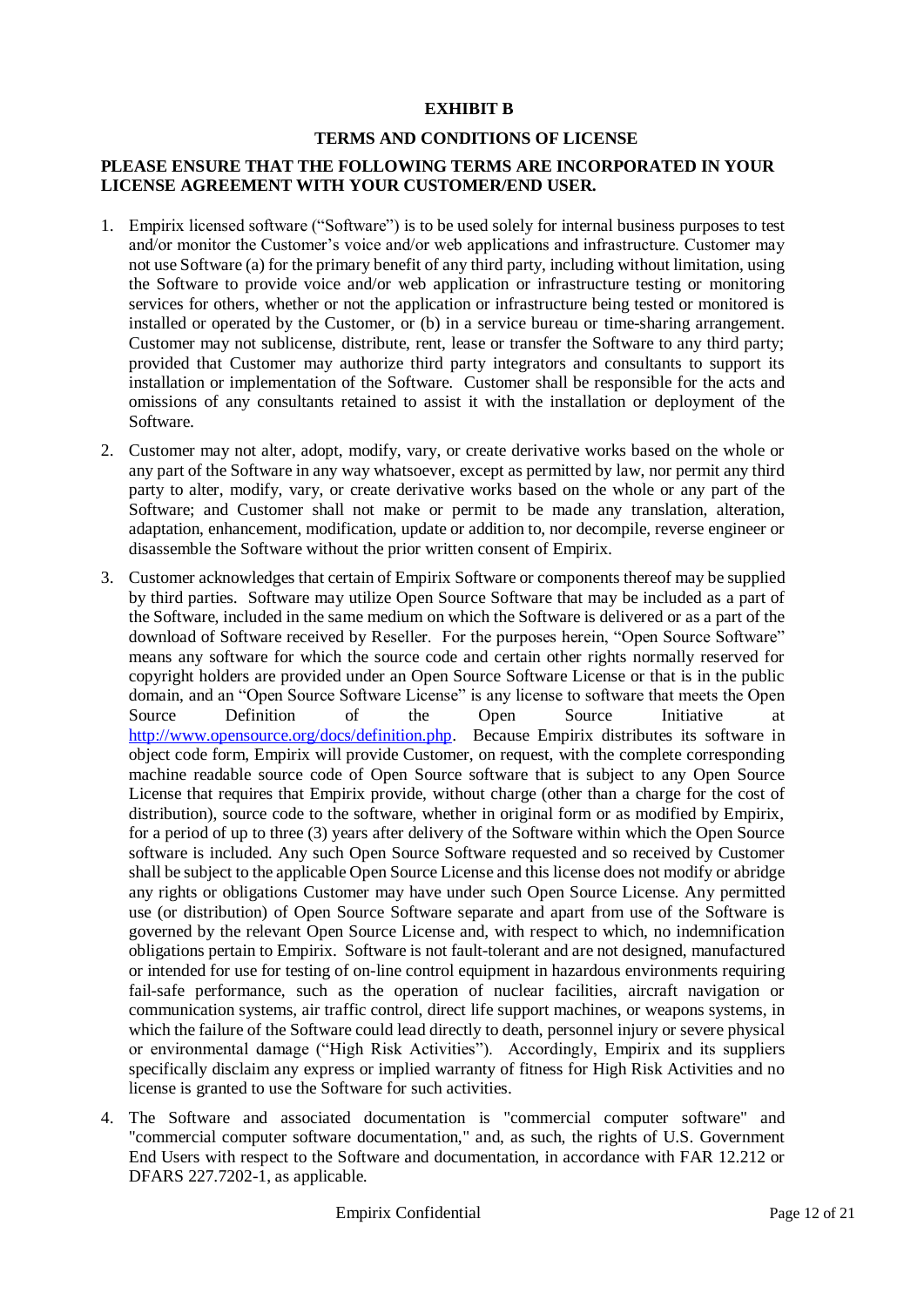- 5. EXCEPT AS EXPRESSLY SET FORTH IN THIS AGREEMENT, NO WARRANTY, WHETHER EXPRESS OR IMPLIED, IS MADE WITH RESPECT TO THE SOFTWARE, SOFTWARE DOCUMENTATION OR SERVICES, INCLUDING, WITHOUT LIMITATION, ANY IMPLIED WARRANTY OF MERCHANTABILITY OR FITNESS FOR A PARTICULAR PURPOSE. WHETHER OR NOT SUCH PARTY HAS BEEN ADVISED OF THE POSSIBILITY OF SUCH LOSS, NEITHER RESELLER NOR CUSTOMER, NOR ANY OF THEIR RESPECTIVE PARENTS, SUBSIDIARIES, SUPPLIERS OR LICENSORS, SHALL BE LIABLE FOR ANY OTHER INDIRECT, SPECIAL, INCIDENTAL OR CONSEQUENTIAL LOSS, INCLUDING BUT NOT LIMITED TO LOSS OF REVENUE, LOSS OF PROFITS, LOSS OF BUSINESS OR GOODWILL, HOWEVER CAUSED, OR OTHERWISE BE LIABLE IN CONTRACT, TORT, NEGLIGENCE, STRICT LIABILITY OR OTHERWISE AND WHETHER SUCH LOSS ARISES OUT OF OR IN CONNECTION WITH THE USE OF THE SOFTWARE, SERVICES OR OTHERWISE UNDER THIS AGREEMENT. THE MAXIMUM LIABILITY OF RESELLER, ITS SUPPLIERS AND LICENSORS FOR CLAIMS ARISING FROM OR IN CONNECTION WITH THIS AGREEMENT SHALL BE THE FEES PAID TO RESELLER FOR THE SOFTWARE OR SERVICES GIVING RISE TO THE CLAIM.
- 6. Customer may not publish any results of benchmark tests run on the Software.
- 7. Customer shall comply fully with all relevant export laws and regulations of the United States and other applicable export and import laws to assure that neither the Software is not exported, directly or indirectly, in violation of applicable laws.
- 8. Reseller may audit Customer's use of the Software and report such use to Empirix or assign Reseller's right to audit the Customer's use of the Software to Empirix.
- 9. Empirix and its suppliers are third party beneficiaries of the Customer license and may directly enforce the obligations of Customer under the license.
- 10. The Parties exclude the application of the United Nations Convention on Contracts for the International Sale of Goods.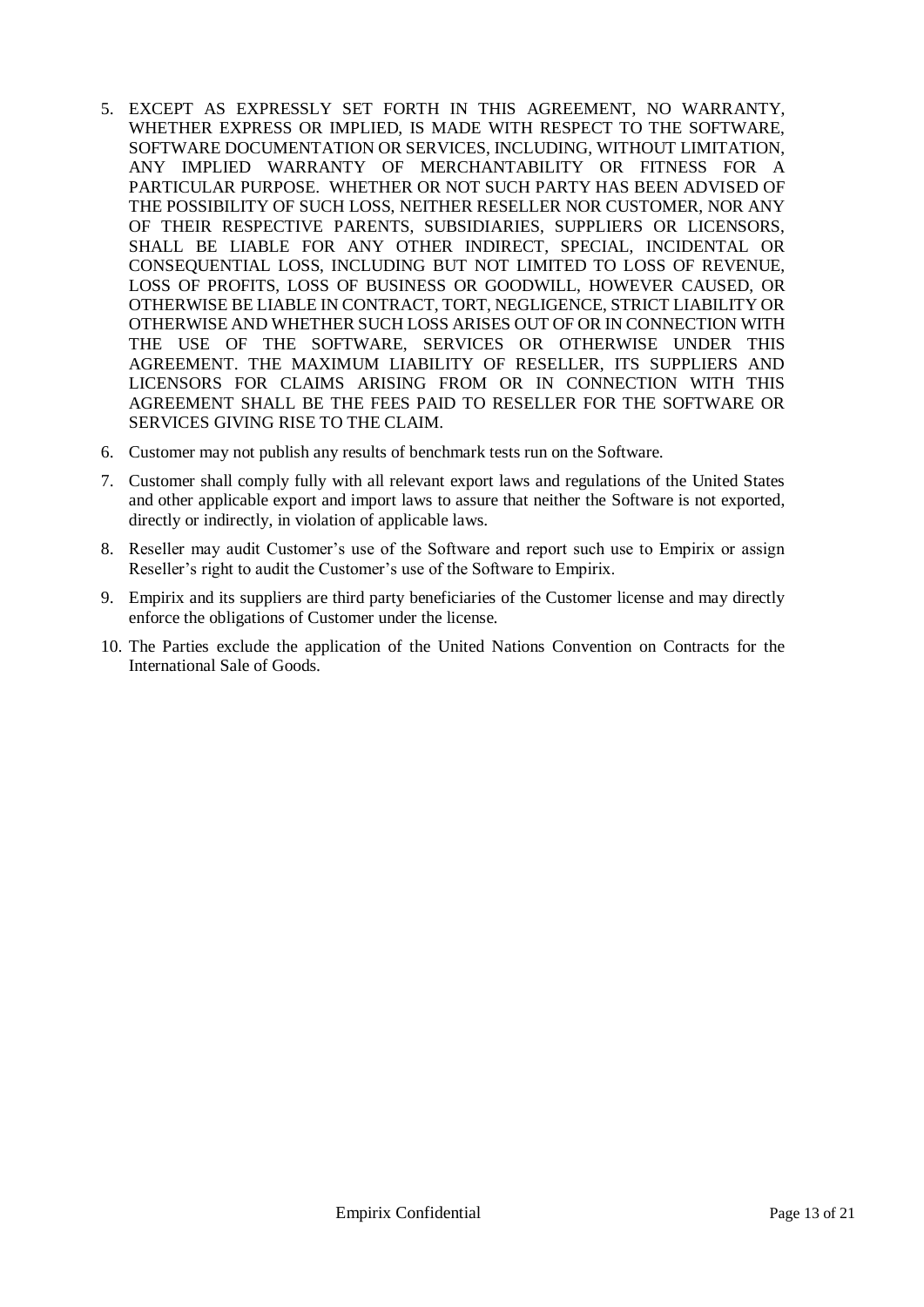#### **EXHIBIT C TECHNICAL SUPPORT AND MAINTENANCE POLICY**

- 1. Support and Maintenance Provided
	- a. Support Contact and Hours Information. Support for Resellers who subscribe to Empirix Technical Support (included for first year after delivery of purchase of Product) shall be available from the following sources:

**Email:** [support@empirix.com](mailto:support@Empirix.com) **World Wide Web:** [www.empirix.com/support](http://www.empirix.com/support) **Telephone (US and Canada): +1 978-313-7002 Fax (USA and Canada): +1 978-313-7001 Phone (EMEA): UK +44 118 935 7010, Italy +39 059 740 9324 Fax (EMEA): UK +44 118 935 7064, Italy +39 059 740 9301**

- b. Standard Support: Support is available in the US and Canada between the hours of 8:00 a.m. and 8:00 p.m. EST, and in EMEA between the hours of 8:30 a.m. and 6:00 p.m. GMT, (as applicable, "**Business Hours**") Monday to Friday, with the exception of holidays ("**Business Days**").
- c. Premium Support: Empirix offers an optional premium support services program for its OneSight® for Voice, OneSight® for Web and Hammer XMS™ product lines. Resellers who purchase this premium service are entitled to Standard Support and in addition, 24x7 pager and call-back support for all technical support issues covered under these terms. For Premium Support, target response and resolution times for software are as set out in the table below, with timing on a 24x7 basis.
- 2. Severity Levels, Response & Resolution Target Times.
	- a. Empirix will provide technical advice and assistance in connection with the use of Software according to severity level. Empirix will use commercially reasonable efforts to meet all target times noted in below, with respect to Software. In order to best resolve the problem, Reseller must make available a contact person to provide ongoing support and cooperation with Empirix to identify and support resolution of the technical issue. In order to resolve a technical issue in the most efficient means available, Empirix may request remote access to the Software, and Empirix and Reseller will cooperate to establish the required network connections using best practices for security and in all cases, in compliance with the network security policies of both parties.
	- b. The table below applies with respect to support of Software: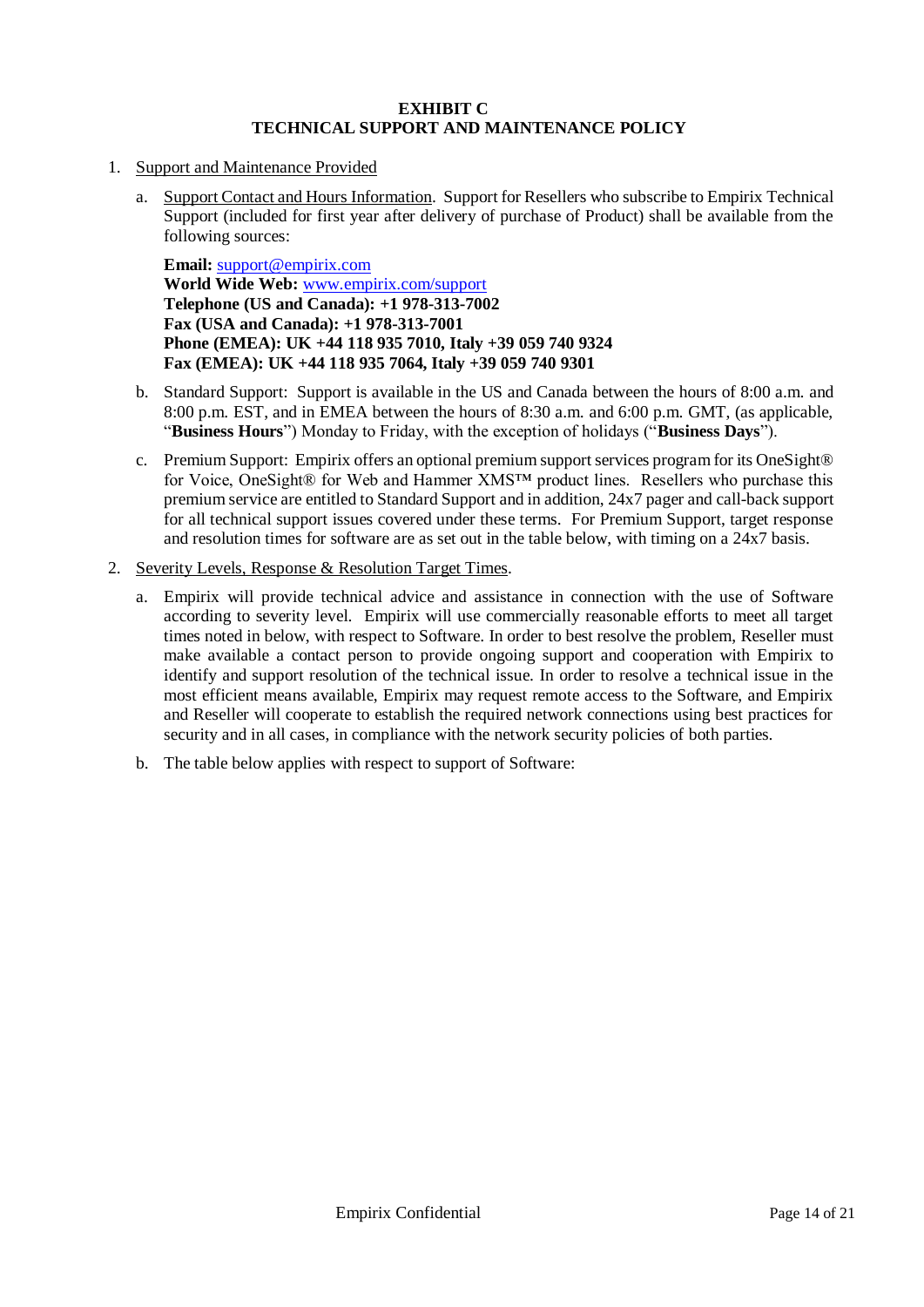| <b>Severity</b> | <i><b>Definition</b></i>                           | <b>Target Response*</b> | <b>Target Resolution Time</b>                                        |
|-----------------|----------------------------------------------------|-------------------------|----------------------------------------------------------------------|
|                 | The Software has ceased<br>to work, which prevents | 2 Business Hours        | Within 72 hours after the error is<br>identified.** The solution may |
|                 | performance of critical                            |                         | include a temporary workaround                                       |
|                 | day-to-day<br>business                             |                         | or a generally available new                                         |
|                 | activities.                                        |                         | release of the Software.                                             |
| 2               | The Software use is                                | 4 Business Hours        | Within 5 Business Days after error                                   |
|                 | significantly impacted                             |                         | is identified.** The solution may                                    |
|                 | by the failure of a                                |                         | include a temporary workaround                                       |
|                 | major function of the                              |                         | or a generally available new                                         |
|                 | software.                                          |                         | release of the Software.                                             |
|                 | i <sub>s</sub><br>Software<br>The                  |                         | Within 7 Business Days after                                         |
|                 | minor<br>causing a                                 | 8 Business Hours        | error is reproduced. The solution                                    |
| 3               | problem that is only                               |                         | may consist of (a) a change to the                                   |
|                 | minimal<br>having a                                |                         | Software code in a future release                                    |
|                 | impact on<br>normal                                |                         | at the discretion of Seller, or (b)                                  |
|                 | operating activities.                              |                         | other workaround.                                                    |
| 4               | Product questions                                  |                         | Within 10 Business Days. The                                         |
|                 | (general)<br><b>or</b>                             | 12 Business Hours       | solution may consist of providing                                    |
|                 | enhancements.                                      |                         | answers to questions, submitting                                     |
|                 |                                                    |                         | feature requests to product                                          |
|                 |                                                    |                         | management, and/or making                                            |
|                 |                                                    |                         | changes to future releases of the                                    |
|                 |                                                    |                         | Product.                                                             |

\*Response time shall be measured from the time that Reseller has properly notified Empirix of the defect through the Empirix Technical Support channel, which is limited to the designated toll-free numbers, the http://esupport.empirix.com portal, or the designated Empirix Technical Support email addresses, with sufficient information that enables Empirix to identify the error in question as it relates to the specific operating environment of Reseller.

\*\*Except with respect to Software that is a Release, or Software that is part of a new hardware installation, in which case an initial reasonable production burn-in period will apply before resolution times are applied.

- 3. Software Updates.
	- a. Empirix will provide Customer all Bug Fixes, Minor Releases, Major Releases, and enhancements to the Software that it makes generally available to its other licensees of the Software under contract for Empirix Technical Support for no additional fee, together with all required amendments to the associated Documentation. Major Releases and new Products for which Empirix charges separate fees are not included as part of Technical Support. For the purpose of this provision, the following definitions shall apply:
		- i. "**Bug Fix**" means a software patch or code intended to fix errors, problems or usability or performance issues in Software and is sometimes designated by a software release designated by a higher number two digits to the right of the decimal (e.g., from version X.X.1 to X.X.2);
		- ii. "**Minor Release**" means a new release of Software with minor changes in features, functions or performance, often indicated by a version number designated by a higher number one digit to the right of the decimal (e.g., from version X.1 to X.2); and
		- iii. "**Major Release**" means a new release of Software with major changes in features, functions or performance, often indicated by a version number designated by a higher number one digit to the left of the decimal (e.g., from version 1.x to 2.x).
- 4. Exclusions. Support specifically excludes: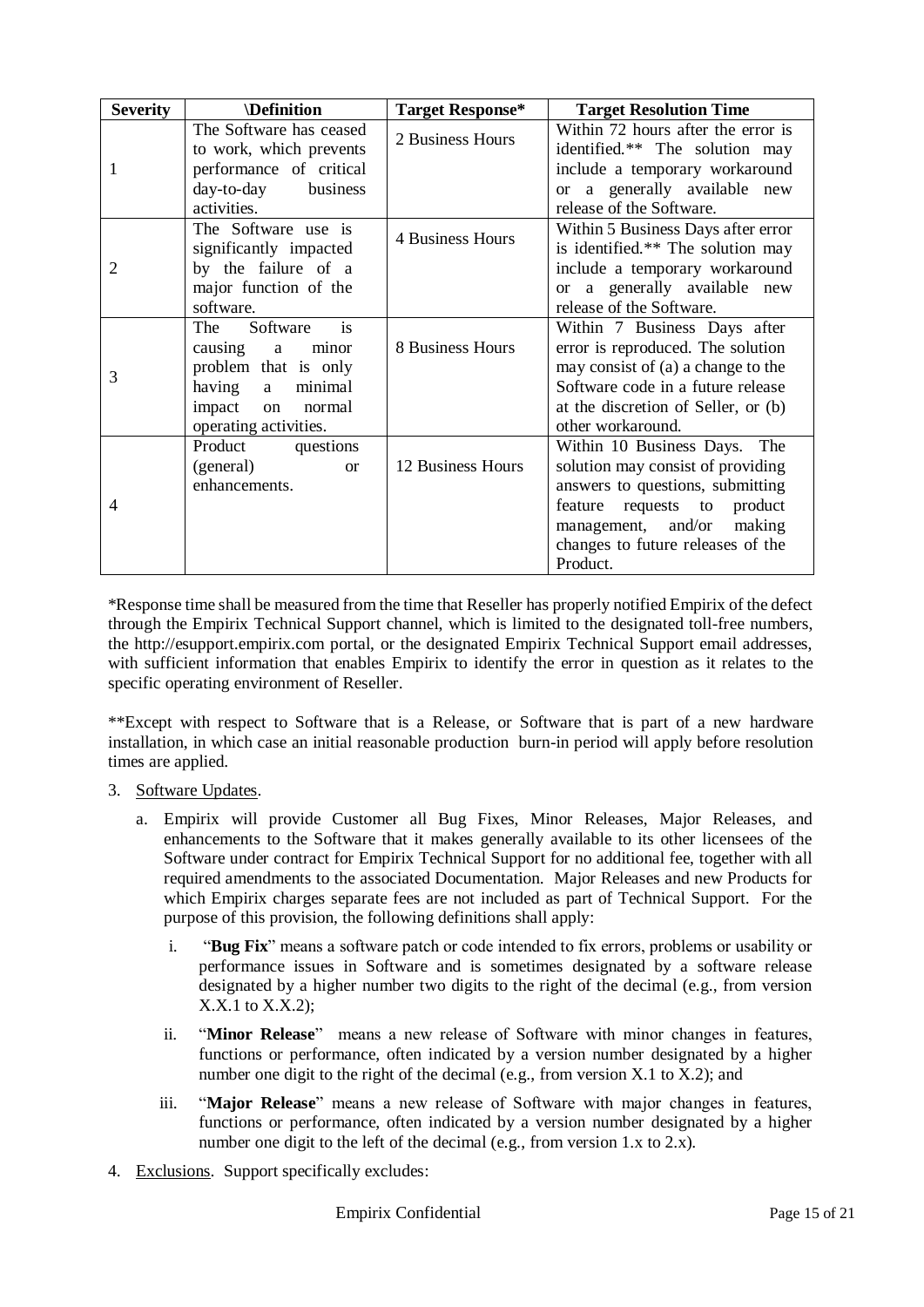- a. defects or errors resulting from any modifications of the Software or Hardware made by any person other than Empirix or an authorized agent of Empirix;
- b. any version of the Software released by Empirix other than (a) the two most current "point" releases of the current major version; and (b) the last released "point" release of the previous major version;
- c. incorrect use of the Software or Hardware or operator error, including failure to follow best practices and policies described in Empirix's support policy documentation found at [http://esupport.empirix.com/;](http://esupport.empirix.com/)
- d. any error caused by fault in the Reseller's use environment or in any software not supplied by Empirix used in conjunction with the Software or Hardware; and
- e. defects or errors caused by the use of the Software with any third party products other than those specifically certified for use by Empirix. *]*
- 5. Obligations of Customers

Empirix's Support policy requires that the Reseller shall:

- a. ensure that the Software is used in accordance with the terms of the applicable license agreement between the Reseller and Empirix;
- b. not request, permit or authorize anyone other than an Empirix authorized person to provide any maintenance or support services for the Software;
- c. co-operate fully with Empirix's personnel in the diagnosis of any error or defect in the Software; and
- d. make available to Empirix, free of charge, all information, facilities and services reasonably required by Empirix to enable Empirix to perform the support services described in this policy.
- 6. Discontinuation of Support

Empirix may, from time to time in its sole discretion, decide to discontinue support for one or more of its Software products and shall endeavor to provide Reseller written notice of its decision to discontinue support at least nine (9) months in advance.

7. Reinstatement of Lapsed Support

Should Reseller terminate support from Empirix, and then seek to reinstate support, Reseller must pay Empirix a reinstatement fee equal to fifty percent (50%) of all support fees that would have been due to Empirix during the intervening period had the Reseller not terminated.

8. Incorporation of Other Policies

From time to time, Empirix adopts polices regarding matters such as use of anti-virus programs, support of operating systems, and other similar policies. These policies are available at [http://esupport.empirix.com/,](http://esupport.empirix.com/) as may be amended by Empirix from time to time, and are incorporated by reference herein. If any of these policies impact the Reseller's use of the Product in any materially adverse respect, Reseller may, within sixty (60) days of the posting of such policy, cancel its maintenance renewal for a pro-rata refund of the maintenance fees.

9. Technical Support and Maintenance Services Pricing

Base Service Offering for Empirix Technical Support:

- a. Standard telephone, email and web portal support service offering from 8:30 a.m. and 6:00 p.m. GMT
- b. Bug Fixes
- c. Software Updates minor releases
- d. Software Upgrades major releases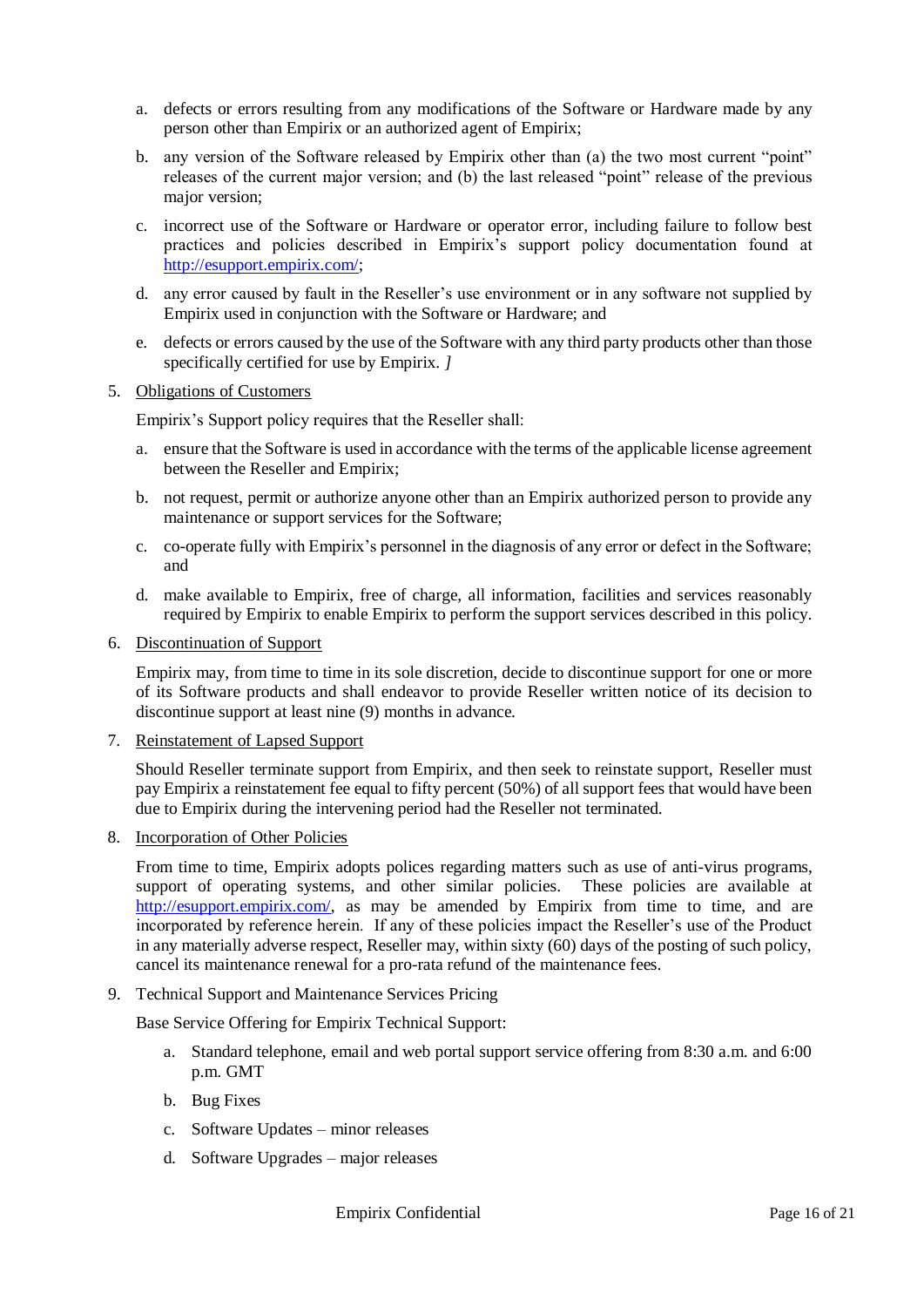## ADD-ON SERVICE OPTIONS FOR EMPIRIX TECHNICAL SUPPORT:

## 1. 24x7 support for OneSight® for Voice, OneSight® for Web and Hammer XMS™ product lines

## Pricing:

| Technical Support<br><b>Packages</b>                              | % of Software<br><b>International</b> |  |
|-------------------------------------------------------------------|---------------------------------------|--|
|                                                                   | <b>List Price</b>                     |  |
| <b>Base Service Offering</b>                                      | 20%                                   |  |
| <b>Add-on Service Options</b><br><b>Bundles</b><br>$24x7$ support | $+5%$                                 |  |
| <b>ARS</b>                                                        | $+5%$                                 |  |

\*Base Service Offering and Add-on Service Options do not include third party products, which service is provided on a pass-through basis only.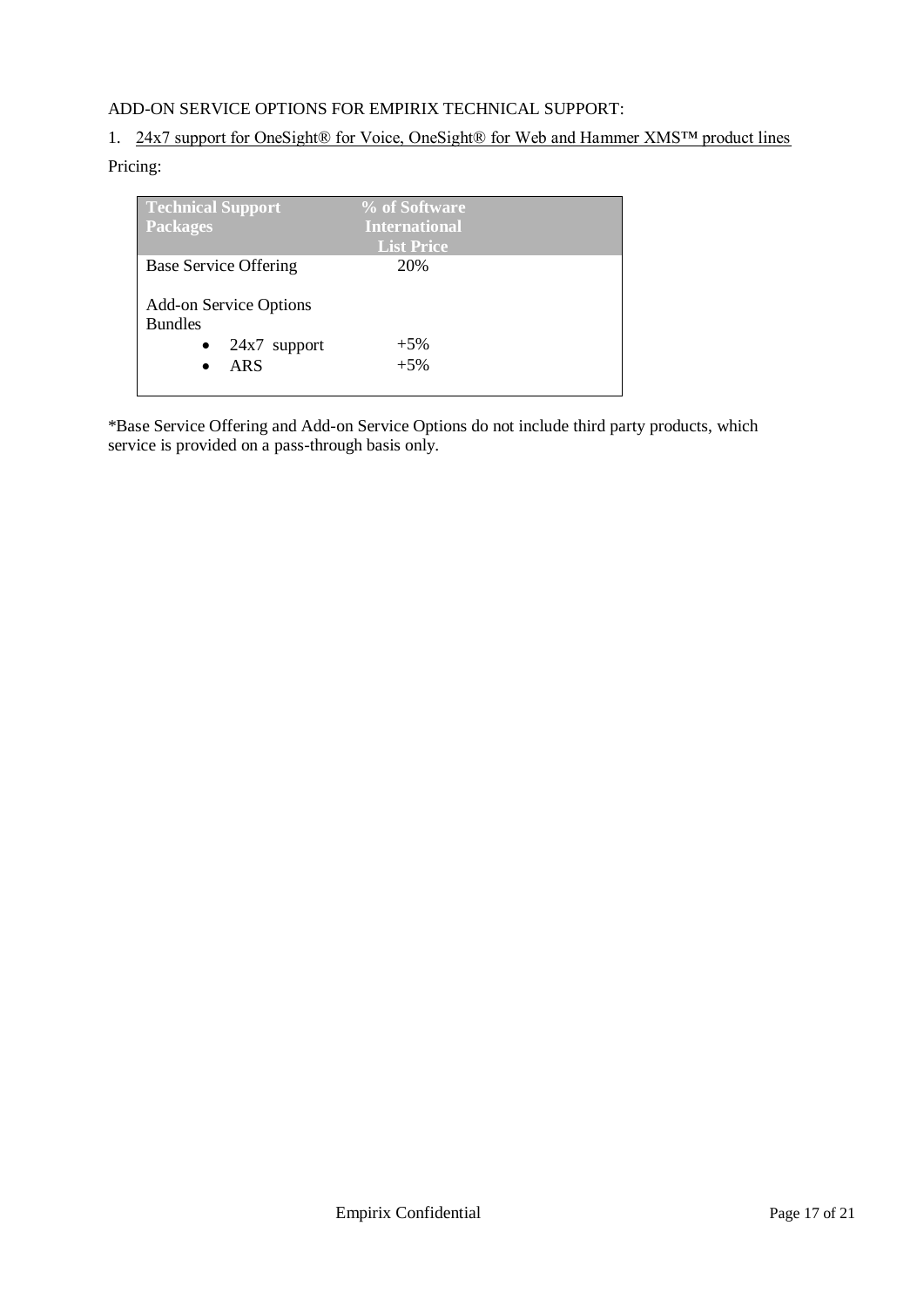#### **EXHIBIT D TIER ONE TECHNICAL SUPPORT OBLIGATIONS OF RESELLER**

Tier One Technical Support is the first line, direct customer contact, via a telephone call handling group, provided by the Reseller.

Tier One support includes:

- First contact direct customer/Customer interaction
- Problem report administration and tracking
- Account problem/escalation management
- Initial classification of the customer incident to Empirix Severity Levels
- Information collection and analysis
- Identification of whether the problem is known and has a known solution
- Resolution of system configuration issues
- Troubleshooting and problem reproduction
- Isolating any network related issues
- Isolating HW defects down to the FRU level
- Perform system recovery
- Perform performance analysis to validate system capacity is not causing the issues

The Parties agree that customers shall not have the right to contact Empirix directly for questions related to the Software. All such inquiries will be directed back to Reseller. Reseller technical personnel are expected to be proficient in all related technologies required to support the contracted environments.

Tier One support is "technical support" provided by Reseller personnel. Tier One support includes Level 1 and Level 2 support. Level 2 support is typically provided by experts for the applicable product who serve as the escalation point for Reseller's Level 1 personnel.

Should the Level 2 analyst be unable to resolve a problem, either because of lack of expertise, exhausted troubleshooting knowledge, the Level 2 support engineer may escalate the problem to Empirix Tier Two support personnel for resolution. Level 2 personnel of Reseller will continue to diligently work with Tier Two personnel of Empirix to accomplish resolution. Level 2 personnel of Reseller will communicate all resolutions back to the customer.

Escalations should be presented to Empirix engineers in the form of an eSupport Service Request data base record, with all pertinent configuration detail and failure information or symptoms documented in detail.

In an effort to maintain an efficient support organization and crisp exchange of information, Reseller will limit the number of support personnel (Level 2) authorized to contact Empirix to five (5) and will ensure that these personnel have attended Empirix training and maintained training levels sufficient to supported environments.

The technical tasks to be performed by Reseller include, but are not necessarily limited to, the following:

- Receive and respond to requests received from customers during contracted hours.
- Initial classification of the customer incident to Empirix Severity Levels
- Install Software updates remotely or at customer's site.
- Under the direction of Empirix, alert customers as to the existence of known problems and recommended preventative actions.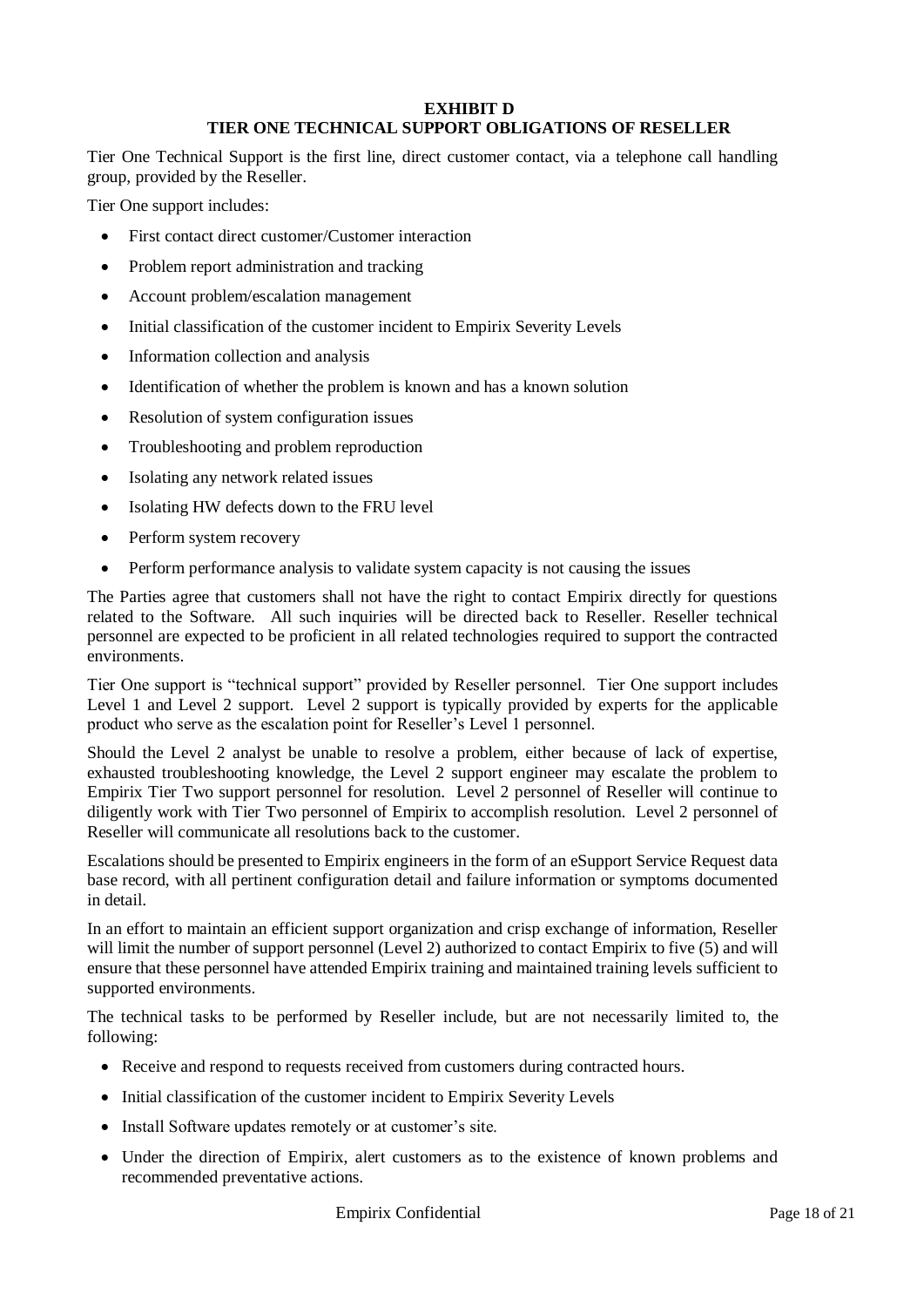- Diagnose the cause of customer problems by:
	- o verifying that the installed system components and licensed Software are intended to be compatible with each other;
	- o verifying that the configuration is valid for the desired operation;
	- o verifying that maintenance procedures prescribed by Empirix have been performed;
	- o document the steps, results and error messages resulting in the problem from the customer.
	- o Perform performance analysis to validate system capacity is not causing the issues
- Resolve Customer problems (either directly via an electronic data link or by directing personnel on-site) by:
	- o correcting invalid configuration;
	- o installing known and prescribed product updates;
	- o implementing prescribed work around procedures;
	- o perform system recovery action to restore operation while problems are analyzed;
	- o prepare and submit HW RMA's to Empirix
	- o reproduce the problem and/or provide documented evidence of the issue as reported
	- o isolate and resolve network and environmental issues

eSupport ticket requirements:

- Problem Summary (100 characters max):
- Problem Description: Detailed description of problem and steps taken to reproduce or demonstrate the issue.
- System ID:
- Product:
- Product Software Version:
- Problem Category: (Software Problem, Hardware Problem, Defect Report, General Question, Feature Request)
- Sub-Category:
	- o Platform: (Windows, Linux, etc.)
	- o Platform Version:
- Error Message: Describe the exact error message received. If there is no error, describe the symptoms of the problem as clearly as possible.
- Provide complete and detailed information on the nature of the problem, including steps to reproduce the issue. Provide Screen Capture(s) of each step in the problem reproduction.
- Configuration: upload a copy of the configuration.
- Log Files: upload the applicable log files and network or call traces, as appropriate.
	- o Note: For IPExplorer issues provide PCAP trace(s)
	- o File Details: Provide details about the file(s) uploaded.
- System access details: Provide system access information and any security restrictions/requirements needed to access the system at fault

At the request of Empirix, Reseller shall deliver, at Reseller's expense, updates and upgrades to the Software in accordance with the terms of the Technical Support and Maintenance Policy to Reseller's

Empirix Confidential Page 19 of 21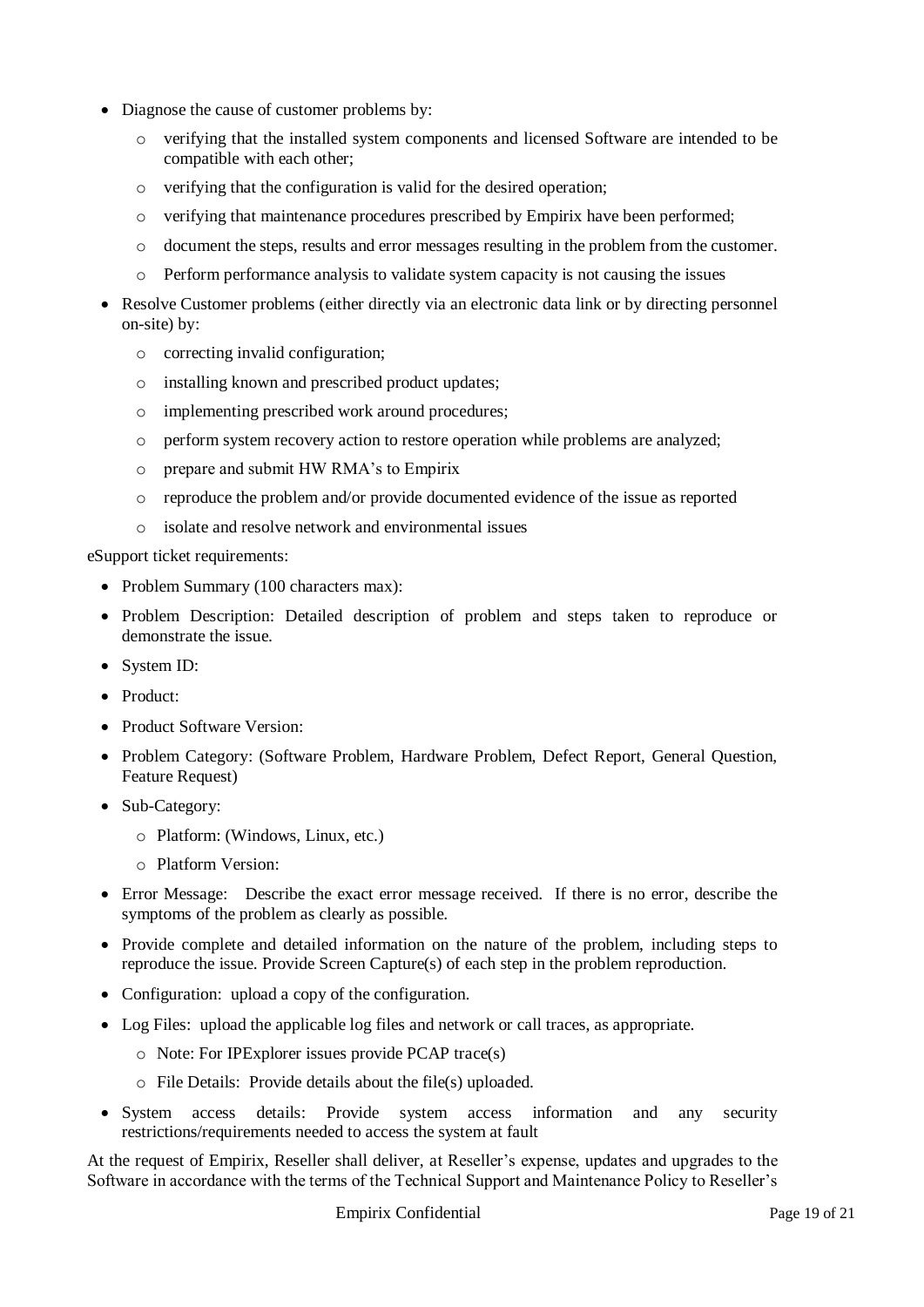customers, as part of the Empirix Technical Support purchased by such customers.

Reseller will inform its customers of Empirix's renewal policies for Empirix Technical Support and will use its reasonable efforts to encourage customers to purchase Technical Support renewals before the completion of customer's the then-current Empirix Technical Support term. Reseller may only provide Updates and/or replacement hardware to customers who have a then-current right to receive Empirix Technical Support. If Empirix Technical Support is terminated before its normal conclusion, neither the Reseller nor the customer shall be entitled to any refund of Empirix Technical Support fees.